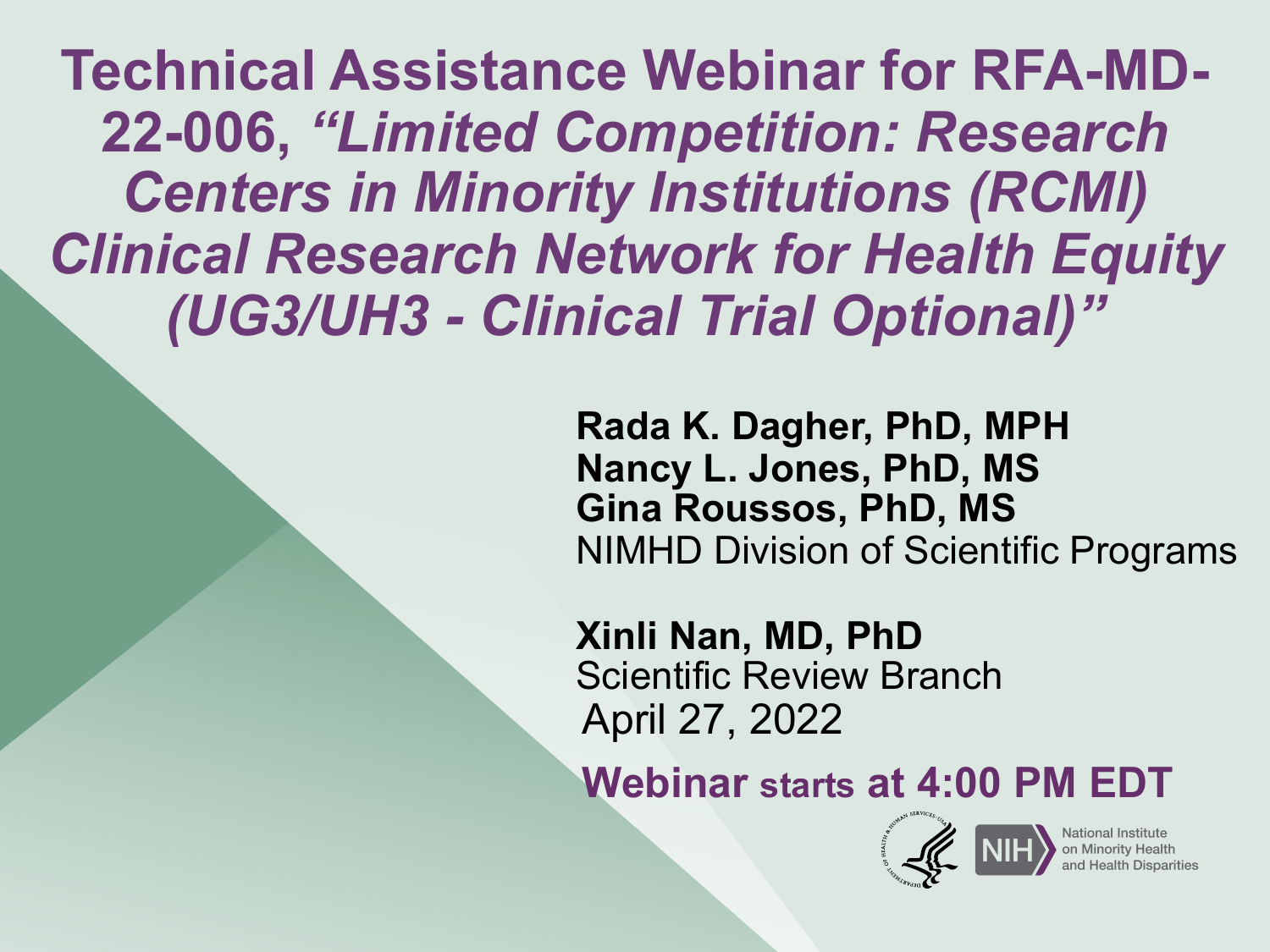# **Webinar Tips**

 Participants may ask questions using the chat feature. Questions will be answered during the Q&A session at the end of the webinar as time permits.

 These slides and a recording of today's webinar will be [available at https://www.nimhd.nih.gov/funding/nimhd](https://www.nimhd.nih.gov/funding/nimhd-funding/webinars.html)funding/webinars.html



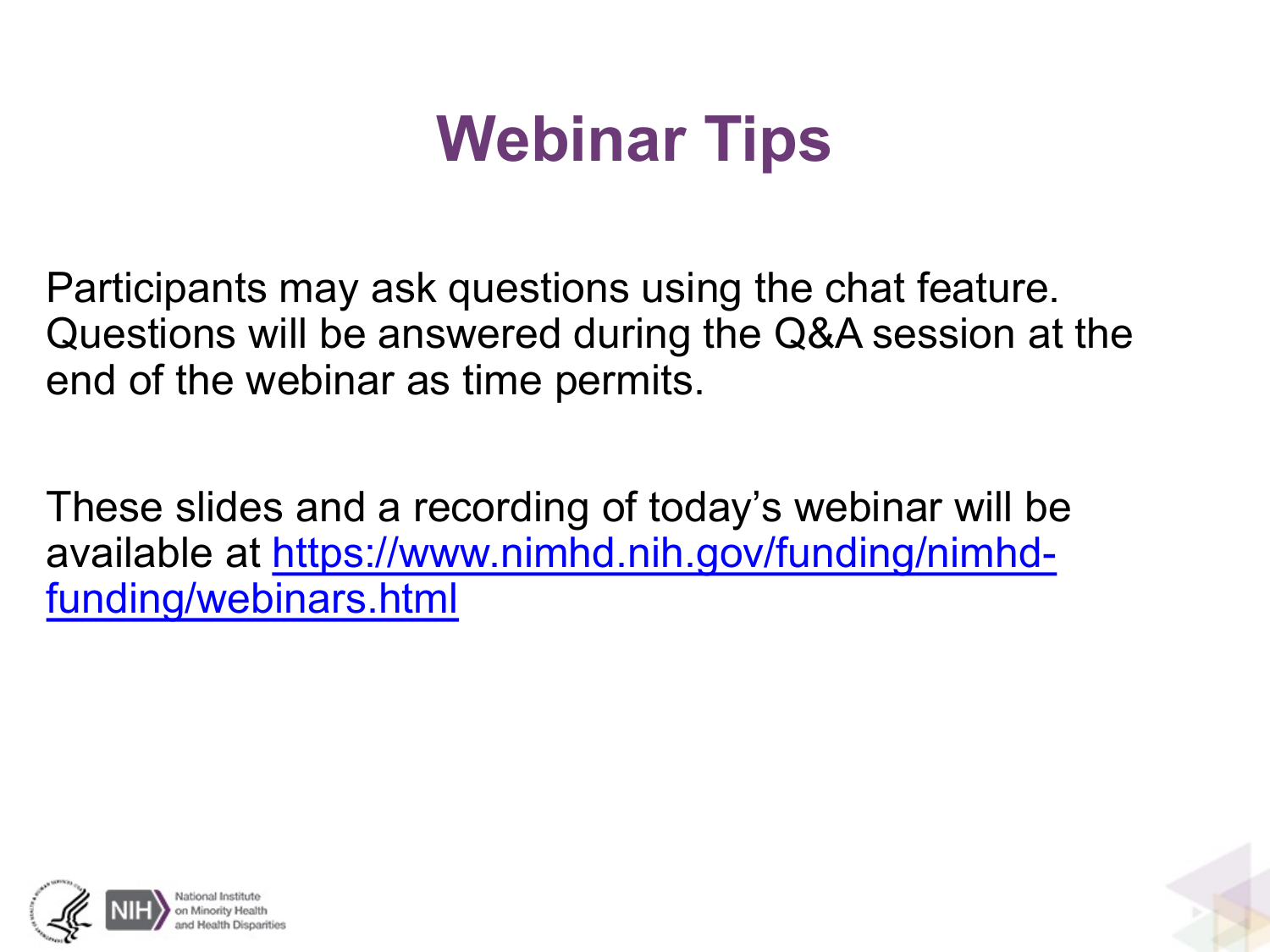# **Agenda**

- I. RFA background and objectives
- II. Application information
- III. Peer review of applications
- IV. Timeline for application submission, review, and award
- V. Questions

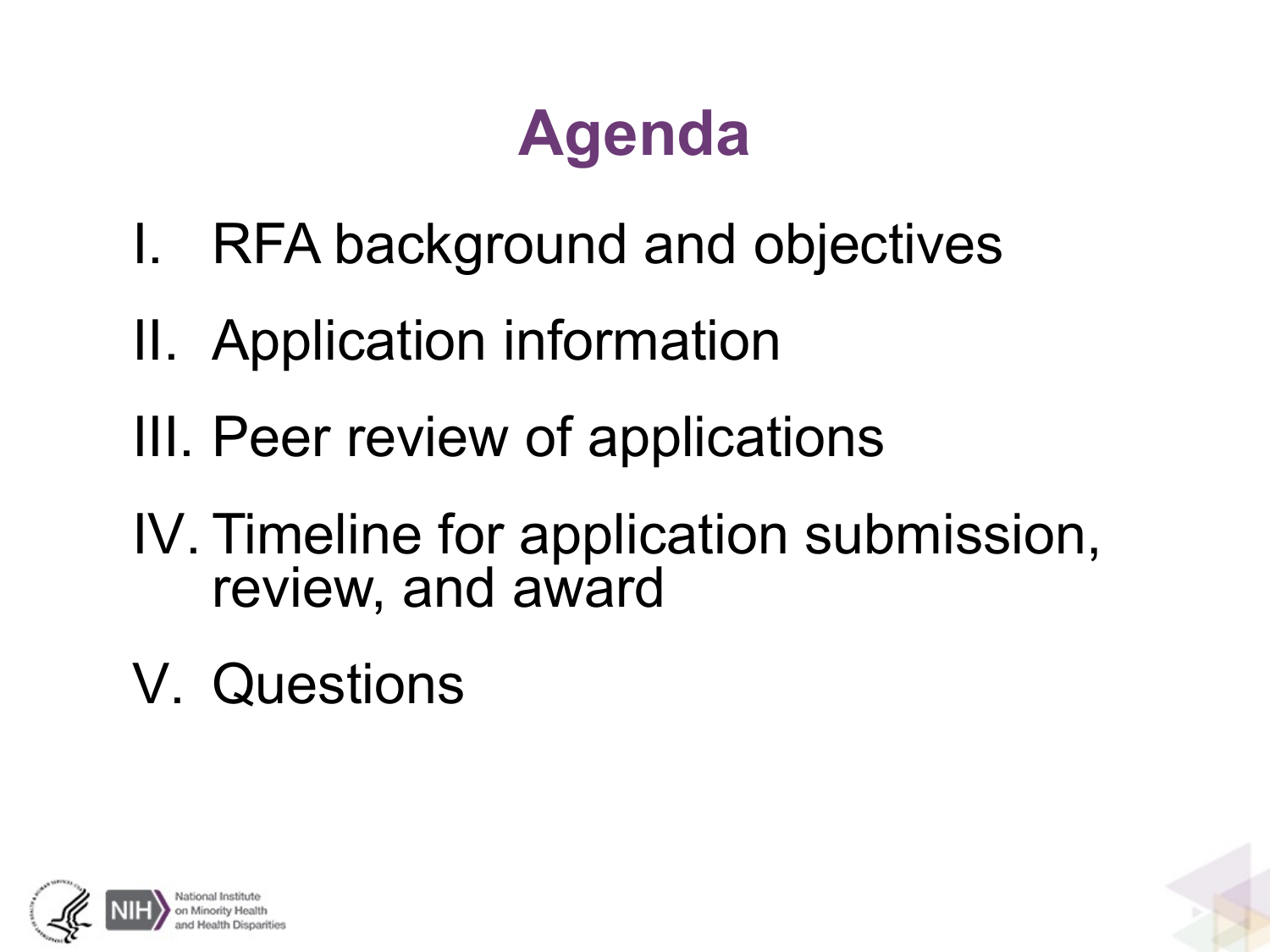# **Part I RFA Background and Objectives**

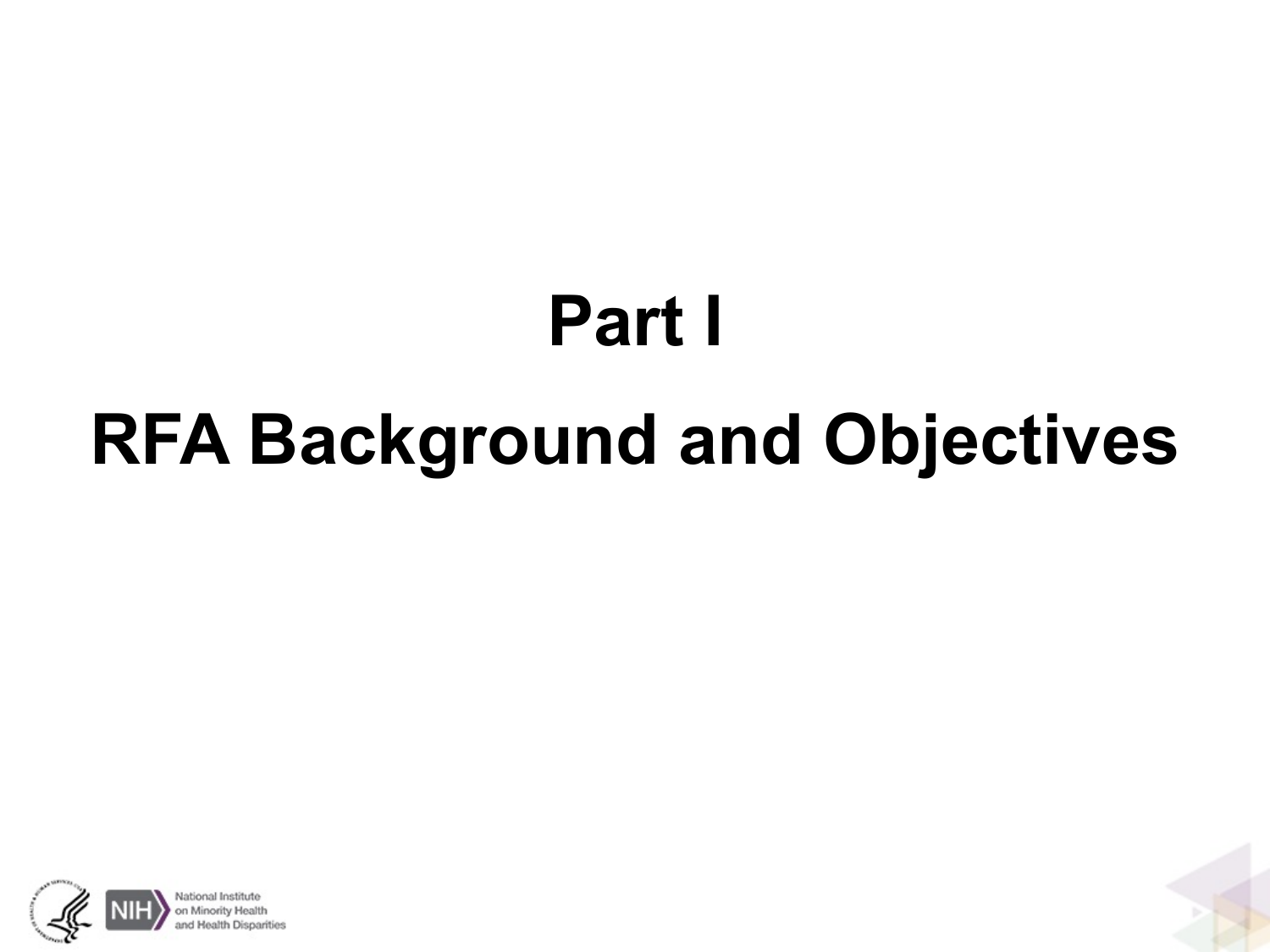# **Background**

- • A clinical research network (CRN) is a consortium of research institutions with affiliated or collaborating ambulatory care clinical practices that collaborate to investigate research questions related to improving the quality of primary care and chronic ambulatory health care, including implementation of best practices and use of multi-level approaches to address health care delivery challenges, and answer questions relevant to the clinicians in this setting.
- CRNs are uniquely positioned for:
	- $\checkmark$  Efficacy studies, dissemination and implementation research and comparative effectiveness research.
- • CRNs are ideal for conducting a wide variety of physician and patient studies and are a rich source of medical data.

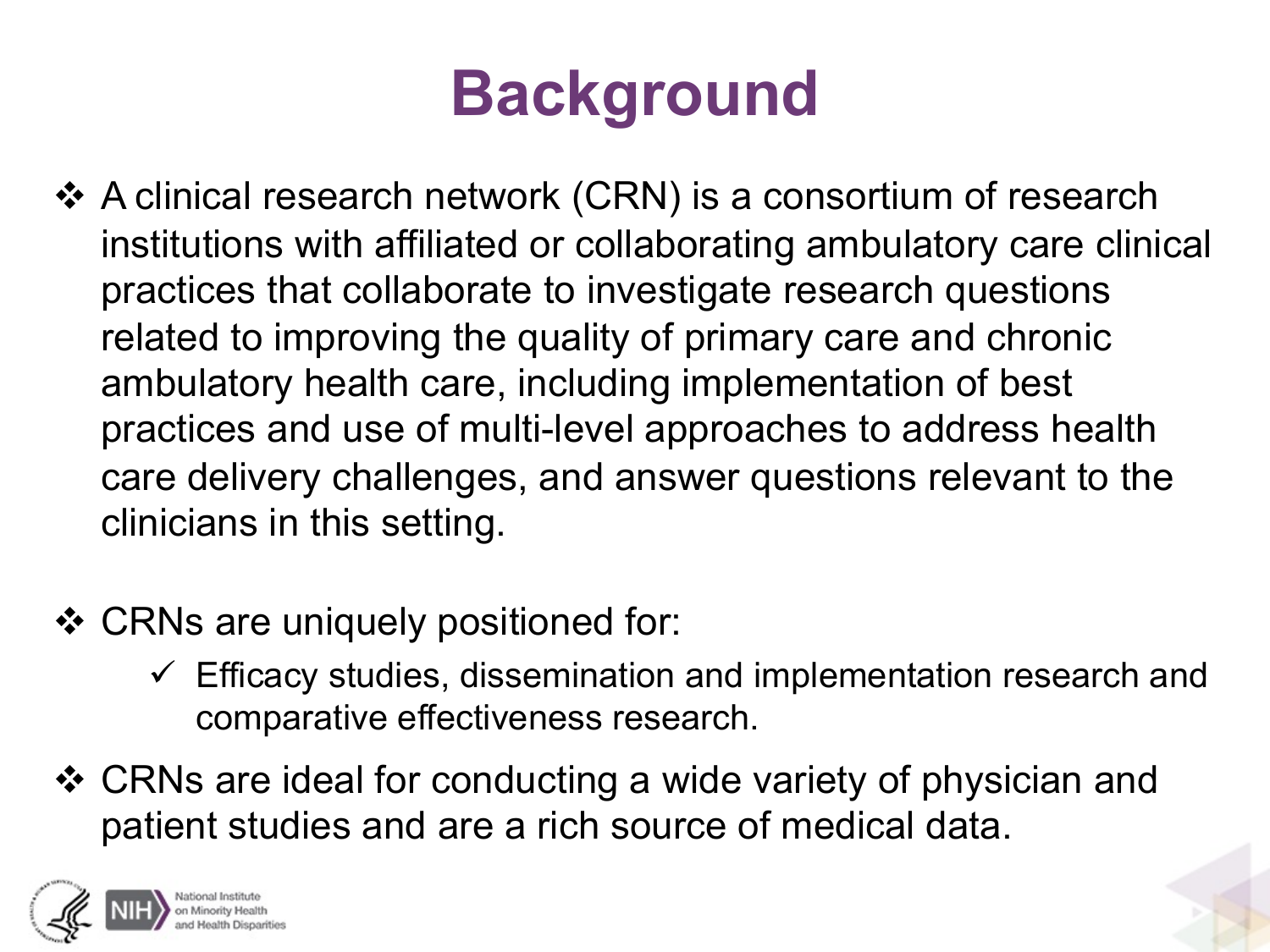## **Funding Opportunity Purpose**

- • Establish a clinical research network that will transform the development, delivery, and sustainability of evidence-based health care practices and services
- • Provide the infrastructure to leverage community-based clinicians and/or health care delivery systems
- • Conduct research addressing health care for populations that experience health disparities including the diverse clinicians providing health services.

 **Eligible Institutions:** Limited to recipients of RCMI U54 awards made under [RFA-MD-17-003](https://grants.nih.gov/grants/guide/rfa-files/RFA-MD-17-003.html), [RFA-MD-17-006](https://grants.nih.gov/grants/guide/rfa-files/RFA-MD-17-006.html), [RFA-MD-18-012](https://grants.nih.gov/grants/guide/rfa-files/RFA-MD-18-012.html), or [RFA-MD-20-006](https://grants.nih.gov/grants/guide/rfa-files/RFA-MD-20-006.html)

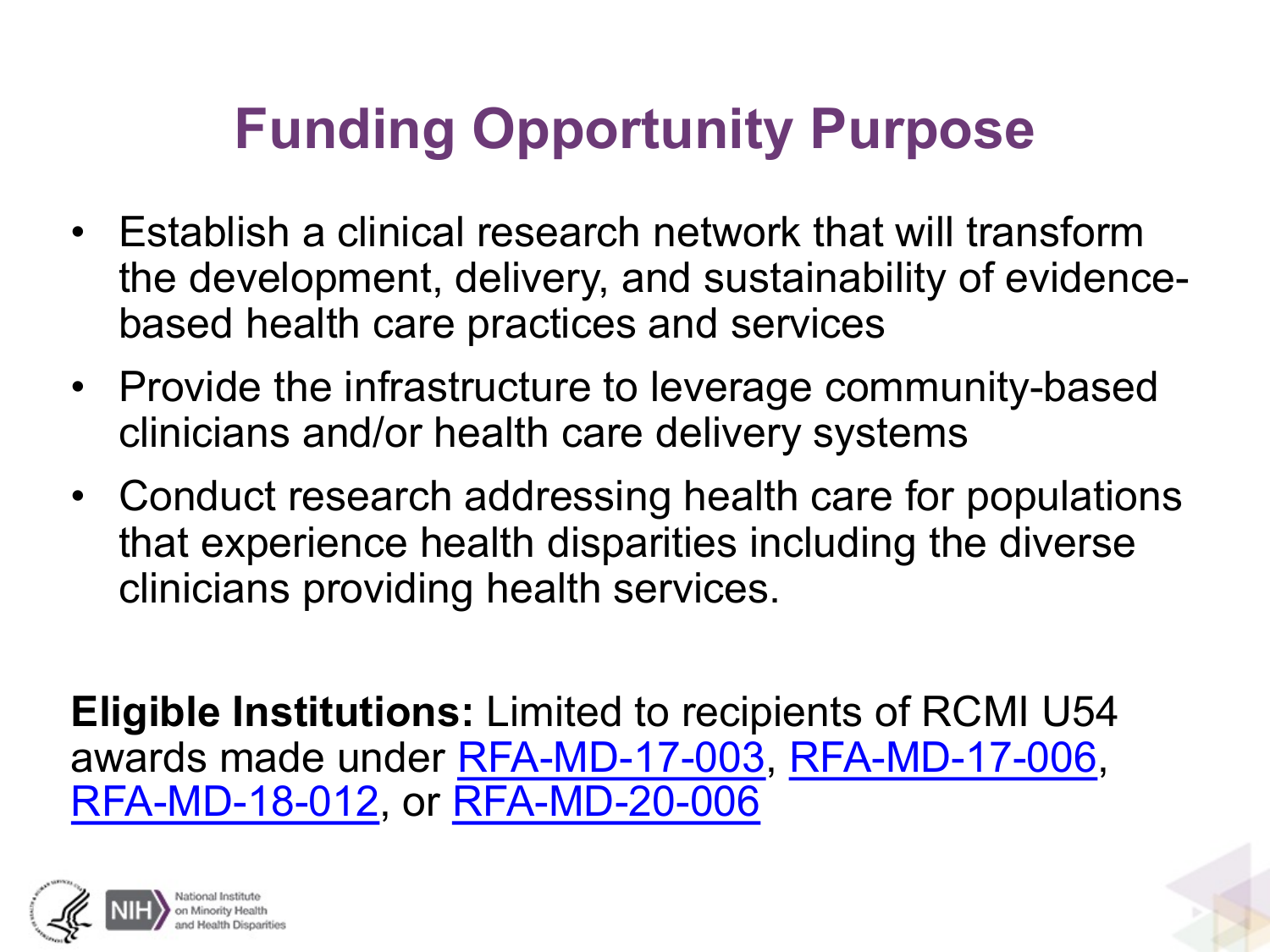# **Primary Goals of RFA MD-22-006**

- $\triangleright$  Develop infrastructure to establish local or regional consortia of ambulatory primary care settings that serve patients from populations that experience health disparities
- $\triangleright$  Enable practices that serve populations that experience health disparities to be involved in all aspects of clinical research
- $\triangleright$  Draw on the experience and insight of practicing clinicians and local communities to identify and frame research questions
- $\triangleright$  Produce research findings that are immediately relevant to the clinician and more easily translated into everyday practice and integrated into health care systems

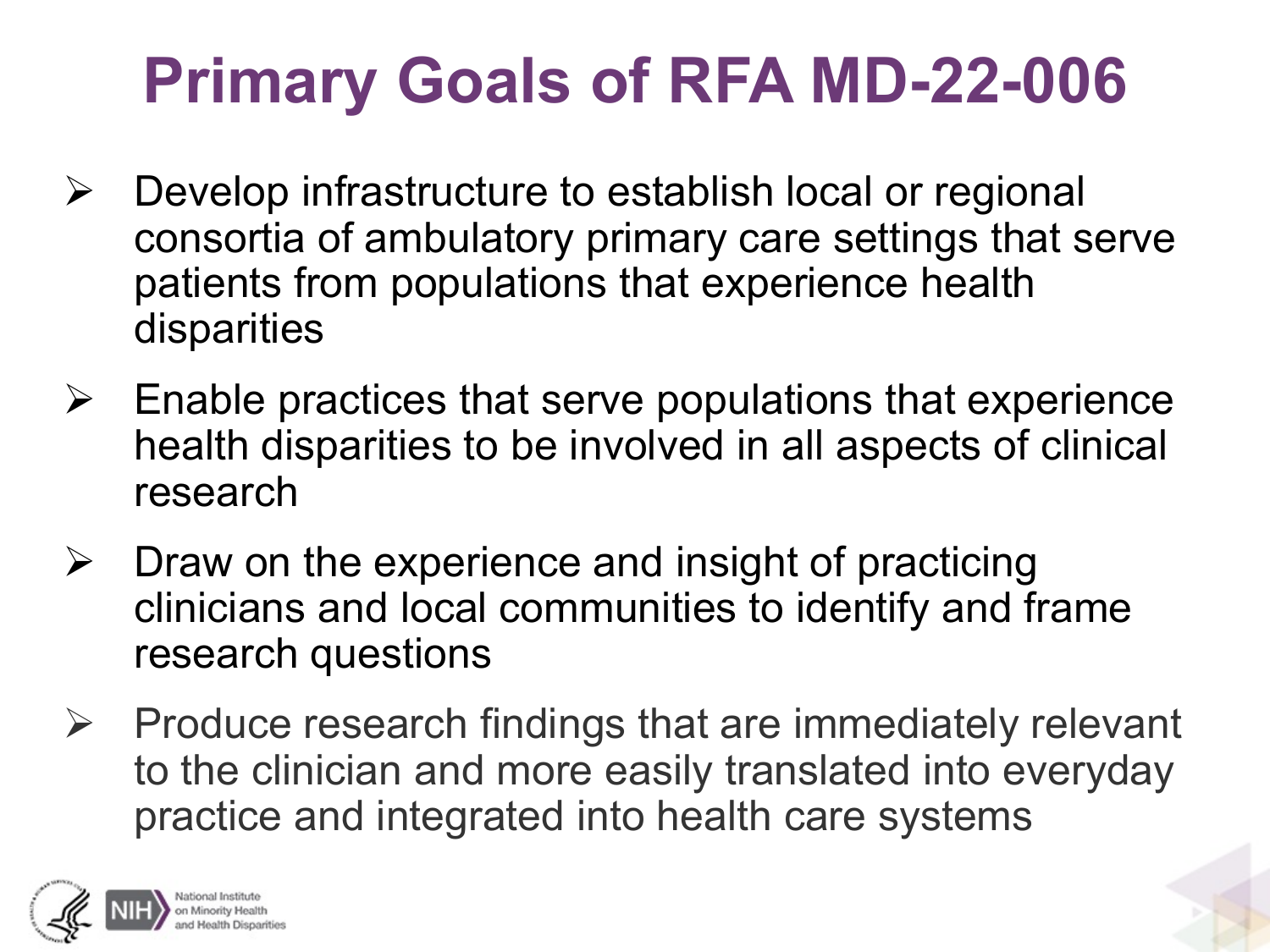# **Program Objectives**

Each consortium is required to have the capacity and infrastructure to:

- $\triangleright$  Efficiently and rapidly identify, recruit and enroll clinicians that serve diverse patient populations into health services and clinical research
- • Harmonize electronic health record (EHR) data across multiple integrated systems for common analyses
- $\triangleright$  Develop, test, and deploy interventions, workflows, and decision support systems
- $\triangleright$  Develop and test strategies to address health care disparities within ambulatory primary care settings

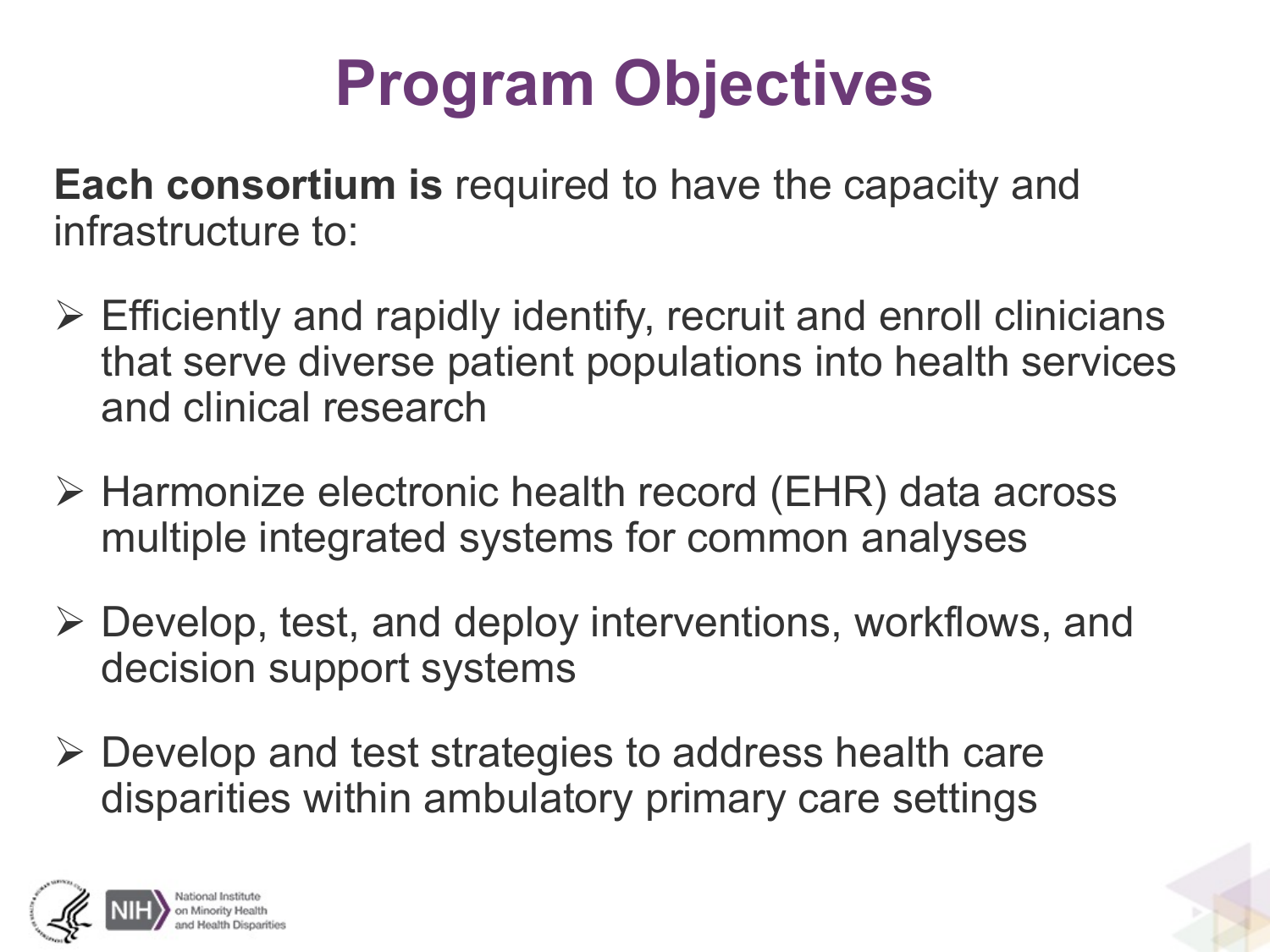# **Program Objectives (Cont'd)**

- $\triangleright$  Facilitate research that addresses emergent health conditions and risk or protective factors that are relevant for populations that experience health disparities
- $\triangleright$  Enable local or regional primary care clinicians and health care systems to participate in research
- $\triangleright$  Provide support for two pilot studies
- $\triangleright$  Work with the Coordinating Center to implement data management practices
- $\triangleright$  Build and maintain established relationships with relevant constituent groups (e.g., payors, federal and state agencies, patient advisory boards)

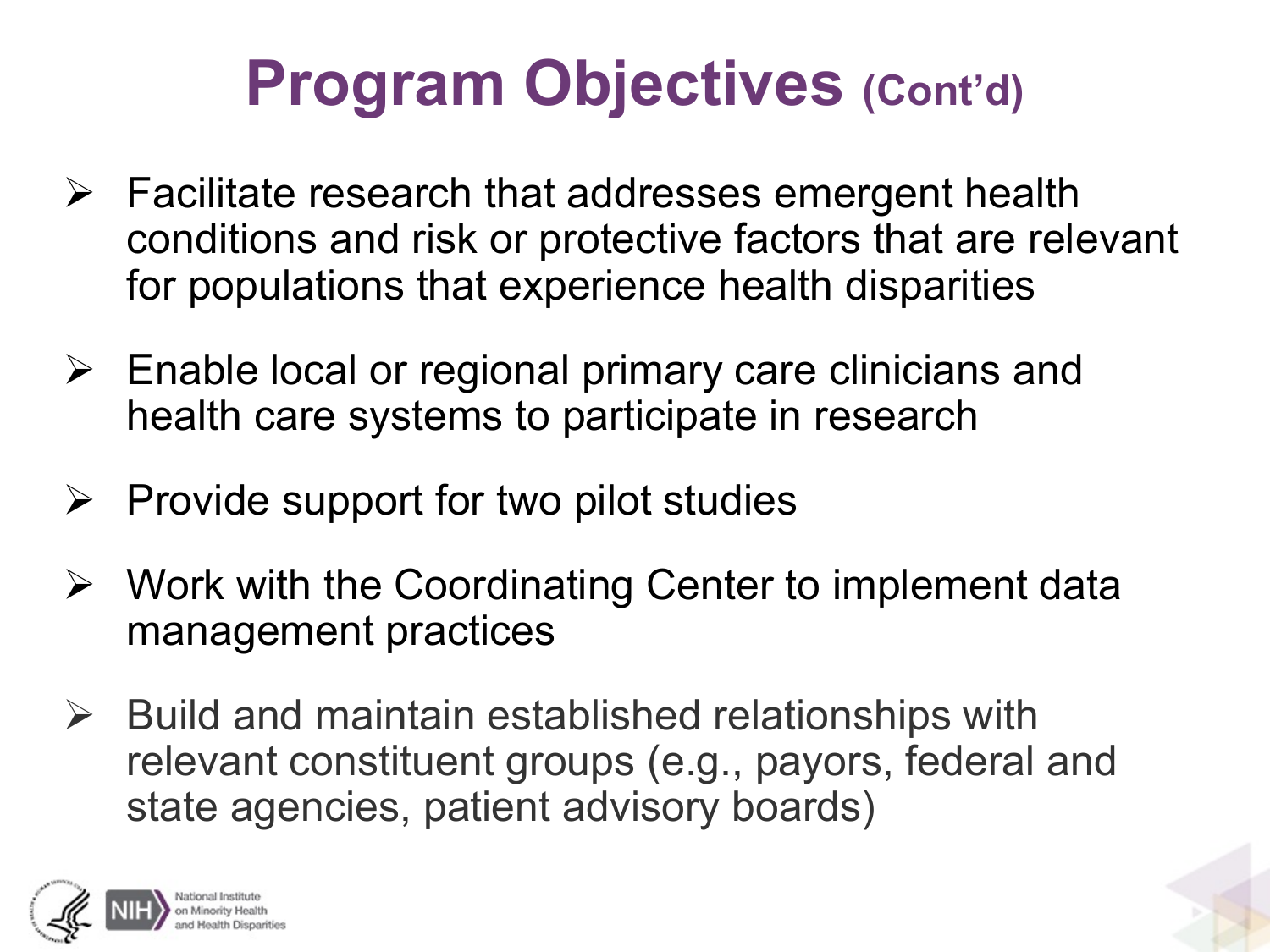# **Program Objectives (Cont'd)**

 • Maintain accessibility to relevant patient, clinician, and health system data, including the capacity for:

• Electronic data capture in practices

• Research participant follow-up independent of in-office visits

• Collection of common data elements and data sharing

•Coordinate and facilitate the conduct of research including:

- $\triangleright$  Training clinicians and office/clinic staff to enable them to recruit, enroll, and collect data on their patients in their offices/clinics
- $\triangleright$  Developing systems to assist clinicians in maintaining high rates of patient enrollment and retention
- •Develop and test strategies to encourage adoption, scale-up, and sustainability of new and existing best practices

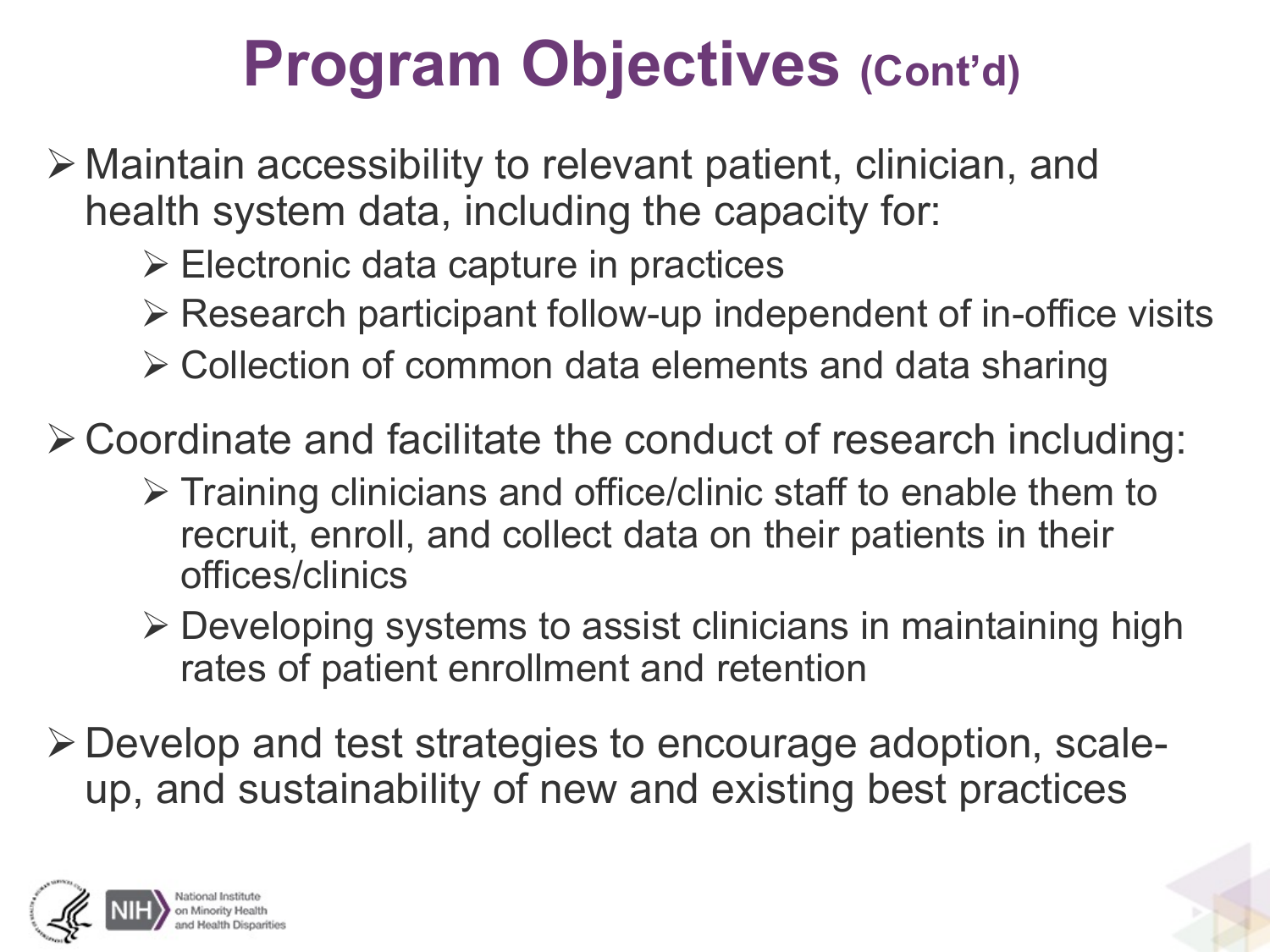## **Milestones and UG3/UH3 Transition**

- • **UG3 Start-up/Planning Phase** (1-2 years): Designed to support a project with specific milestones to be accomplished by the end of the first project period
	- • The milestones should be robust and associated with clear, quantitative criteria for success that allow go/no-go decisions at the UG3/UH3 transition point
- **UH3 Project Execution Phase** (up to 3 years): Follows successful completion of the UG3 Phase
	- **Proposed annual milestones**
- • **Milestone**: A scheduled event in the project timeline, signifying the completion of a major project stage or activity
	- • UG3 projects that meet their milestones will be administratively considered by NIMHD and prioritized for transition to the UH3 phase

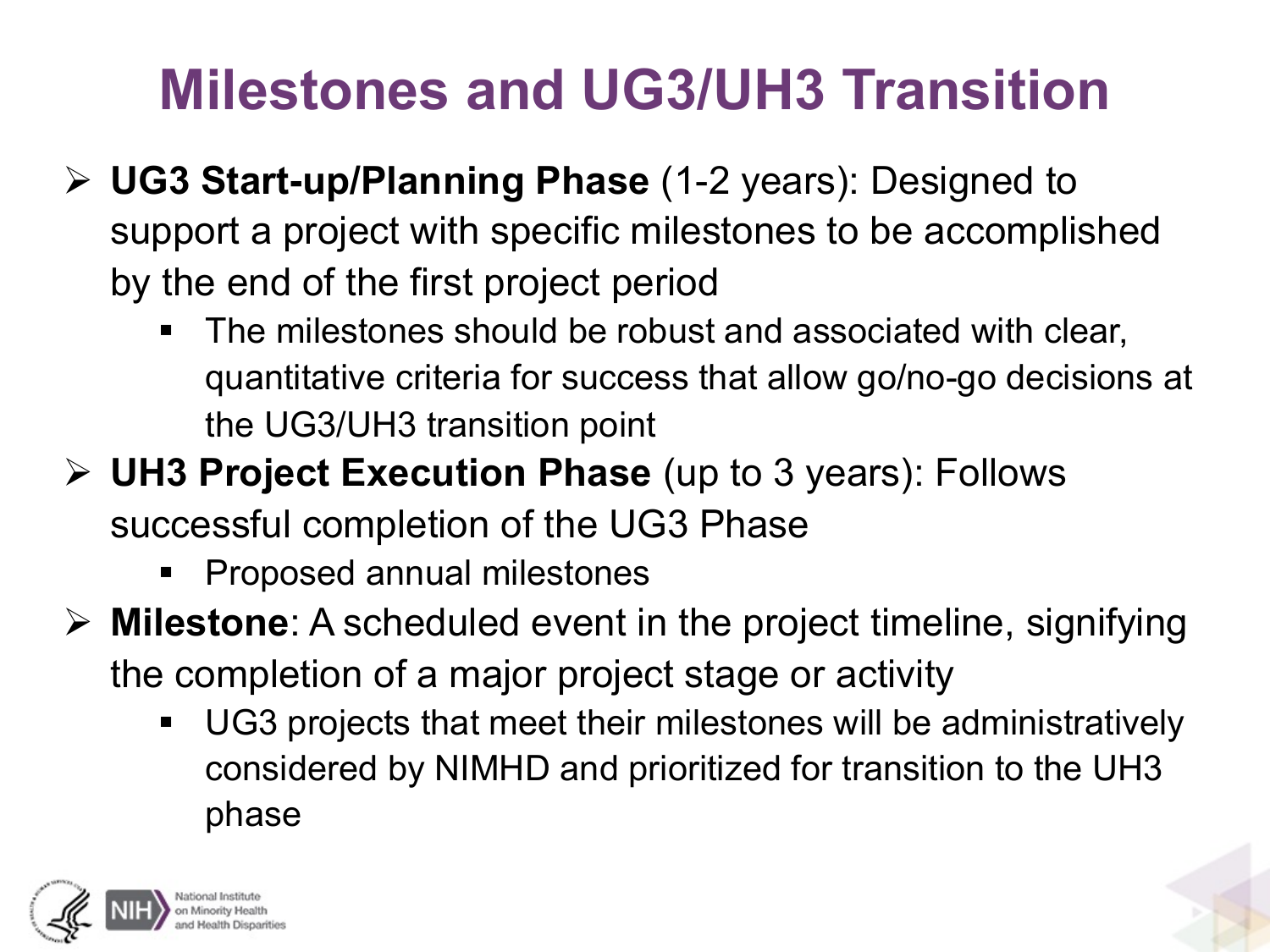## **Milestones and UG3/UH3 Transition**

- $\triangleright$  At the end of the UG3 phase, the applicant will submit a detailed UH3 transition request
- $\triangleright$  Transition to the UH3 phase will occur only if administrative review of the transition request concludes that the UG3 planning milestones have been successfully met
- $\triangleright$  Initial funding of the UG3 planning phase does not guarantee support of the UH3 project execution phase.
	- • Continuation of the award is conditional upon satisfactory progress and subject to availability of funds

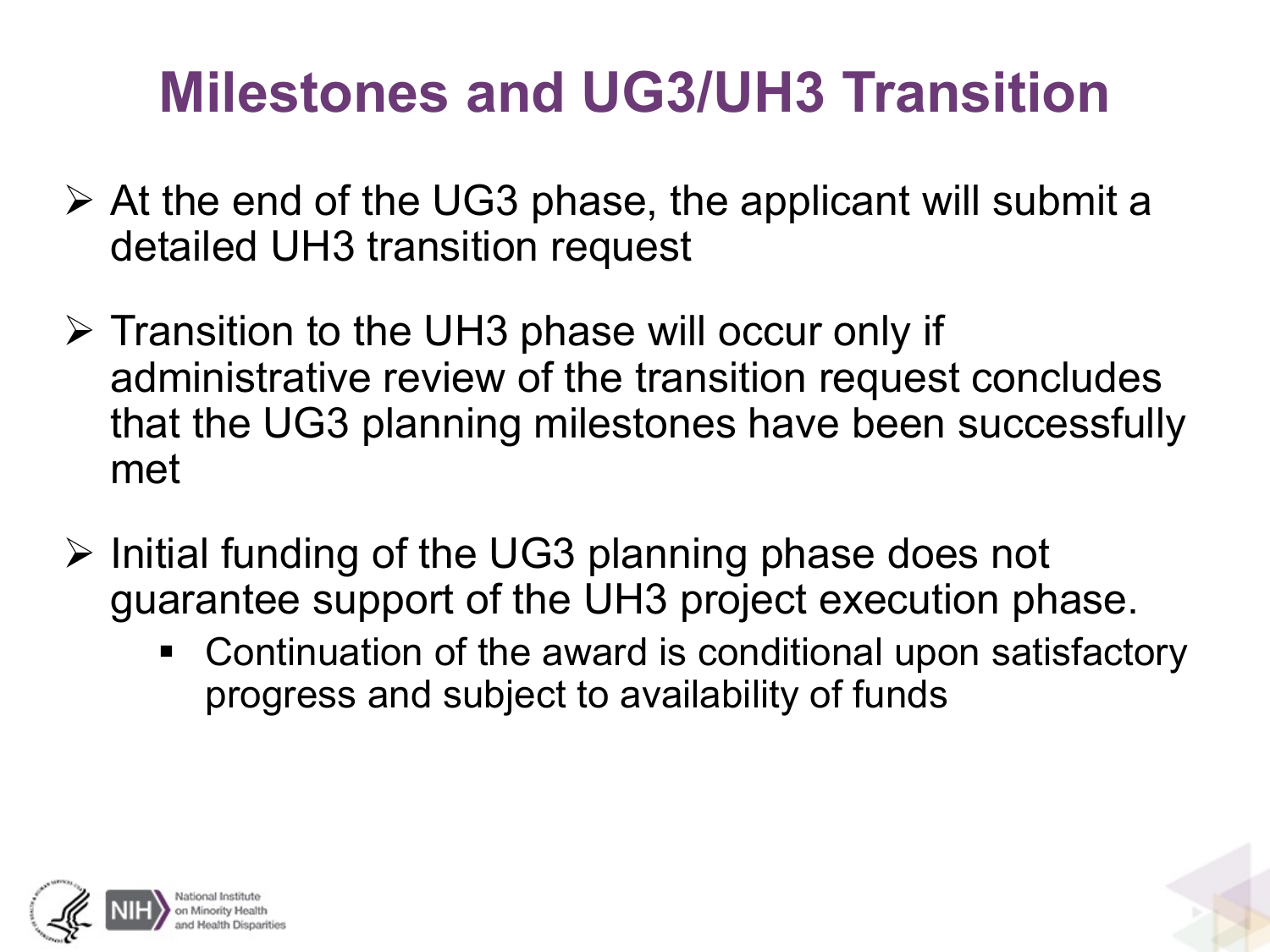## **UG3 Phase: Planning**

#### • **Objectives**

- $\checkmark$  Development of resources needed for the proposed pilot projects
- $\checkmark$  Further development and finalization of study partnerships including signed contracts with performing clinical sites
- $\checkmark$  Single Institutional Review Board (IRB) approval of the study
- $\checkmark$  Data and Safety Monitoring Plans
- $\checkmark$  Finalization of the informed consent form(s), manual of operations, and proposed pilot project management plans
- $\triangleright$  The pilot project management plan must delineate how the study will monitor and evaluate critical processes impacting feasibility of launch, conduct, and completion, coupled with ontime and on-budget performance milestones
- $\triangleright$  All regulatory approvals for proposed pilot projects should be obtained prior to the end of the UG3 award

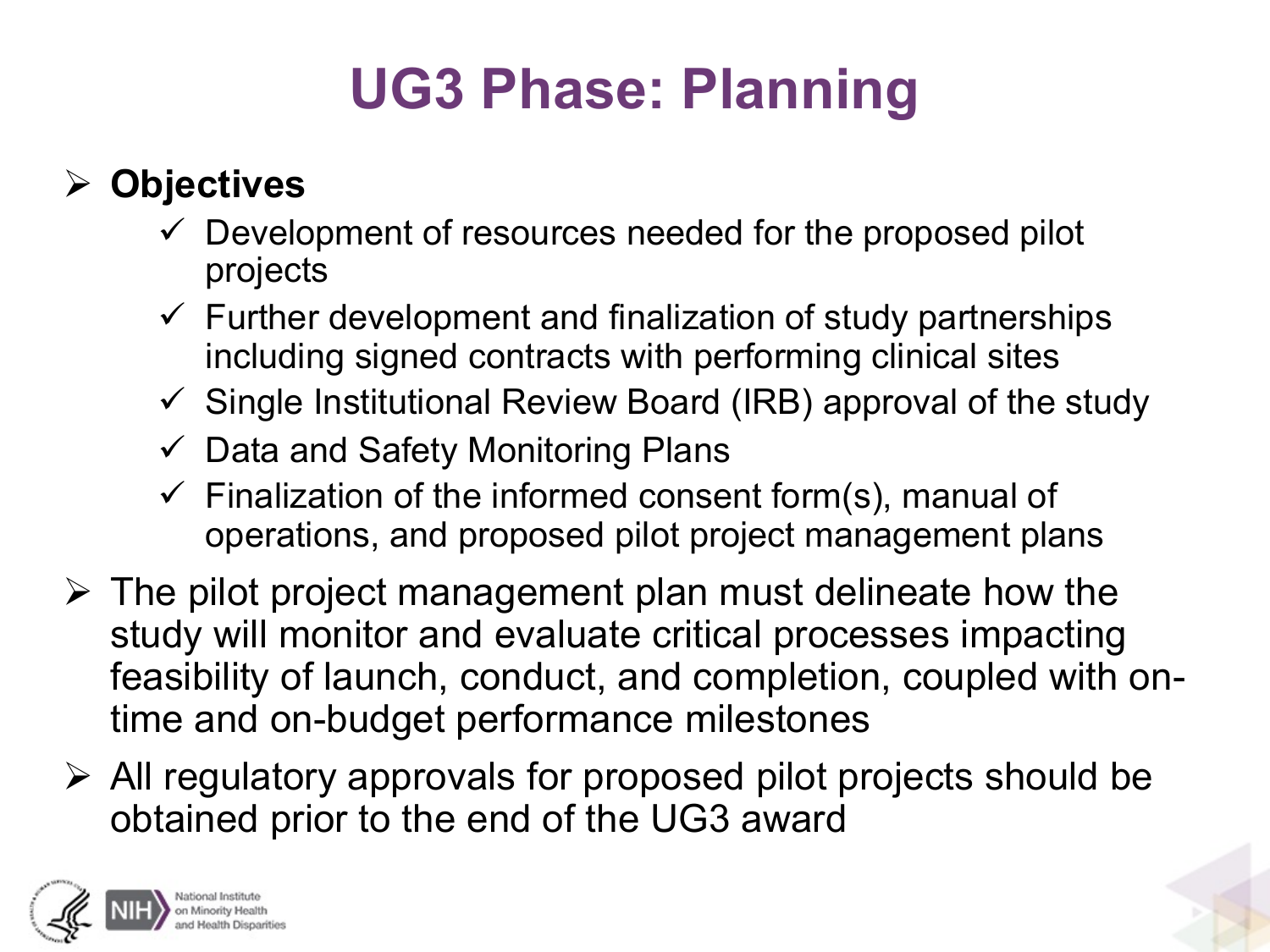### **UH3 Phase: Project Execution**

#### • **Objectives**

- • Conduct two pilot projects in accordance with activities planned in the UG3 phase
- • UH3 objectives will be fully described in the phase II application

#### • **General Goals**

- • Complete enrollment and follow-up of all study participants
- • Within 12 months of completion of the proposed examination and study visits
	- $\triangleright$  Complete, cleaned, and de-identified dataset
	- $\triangleright$  Any supporting documentation required for the data analyses

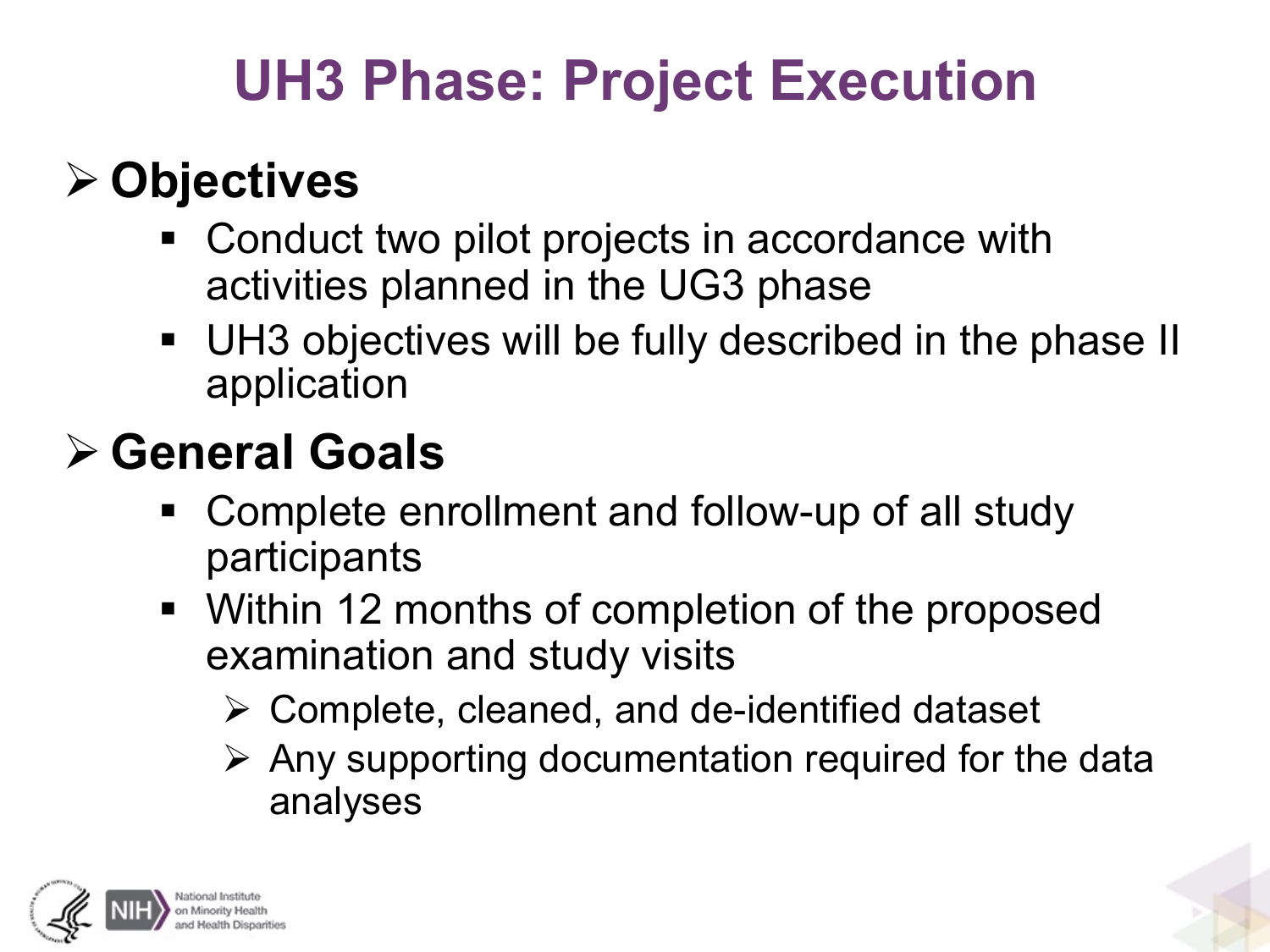# **Part II Application Information**



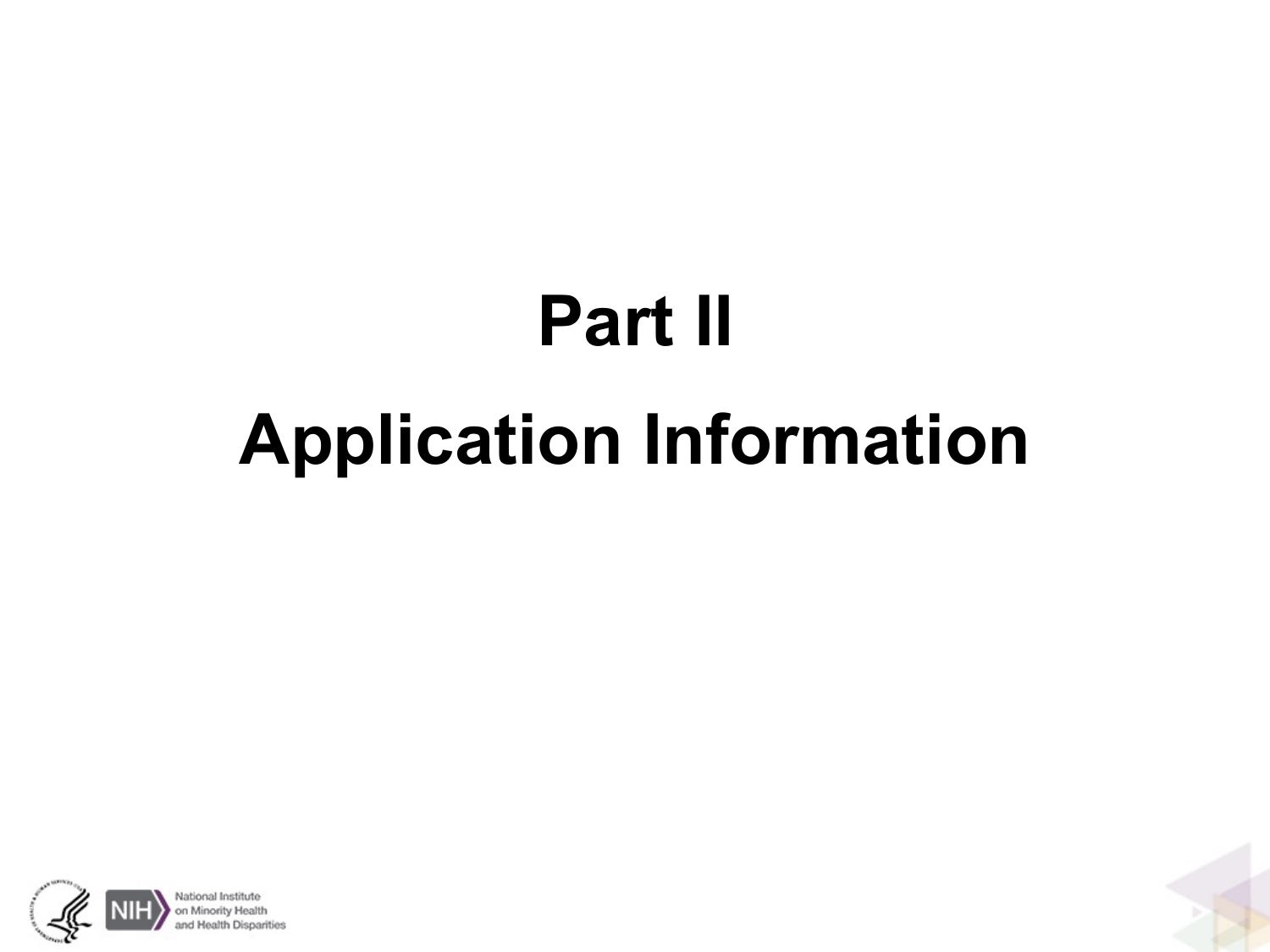# **Key Information**

- • This competition is limited to recipients of RCMI U54 awards made under [RFA-MD-17-003,](https://grants.nih.gov/grants/guide/rfa-files/RFA-MD-17-003.html) [RFA-MD-17-006](https://grants.nih.gov/grants/guide/rfa-files/RFA-MD-17-006.html), [RFA-MD-18-012,](https://grants.nih.gov/grants/guide/rfa-files/RFA-MD-18-012.html) or [RFA-MD-20-006](https://grants.nih.gov/grants/guide/rfa-files/RFA-MD-20-006.html)
- • To be eligible, the parent award must be active when the application is submitted
- • Applicant organizations may submit more than one application, provided that each application is scientifically distinct
- • Only New Applications can be submitted in response to this FOA

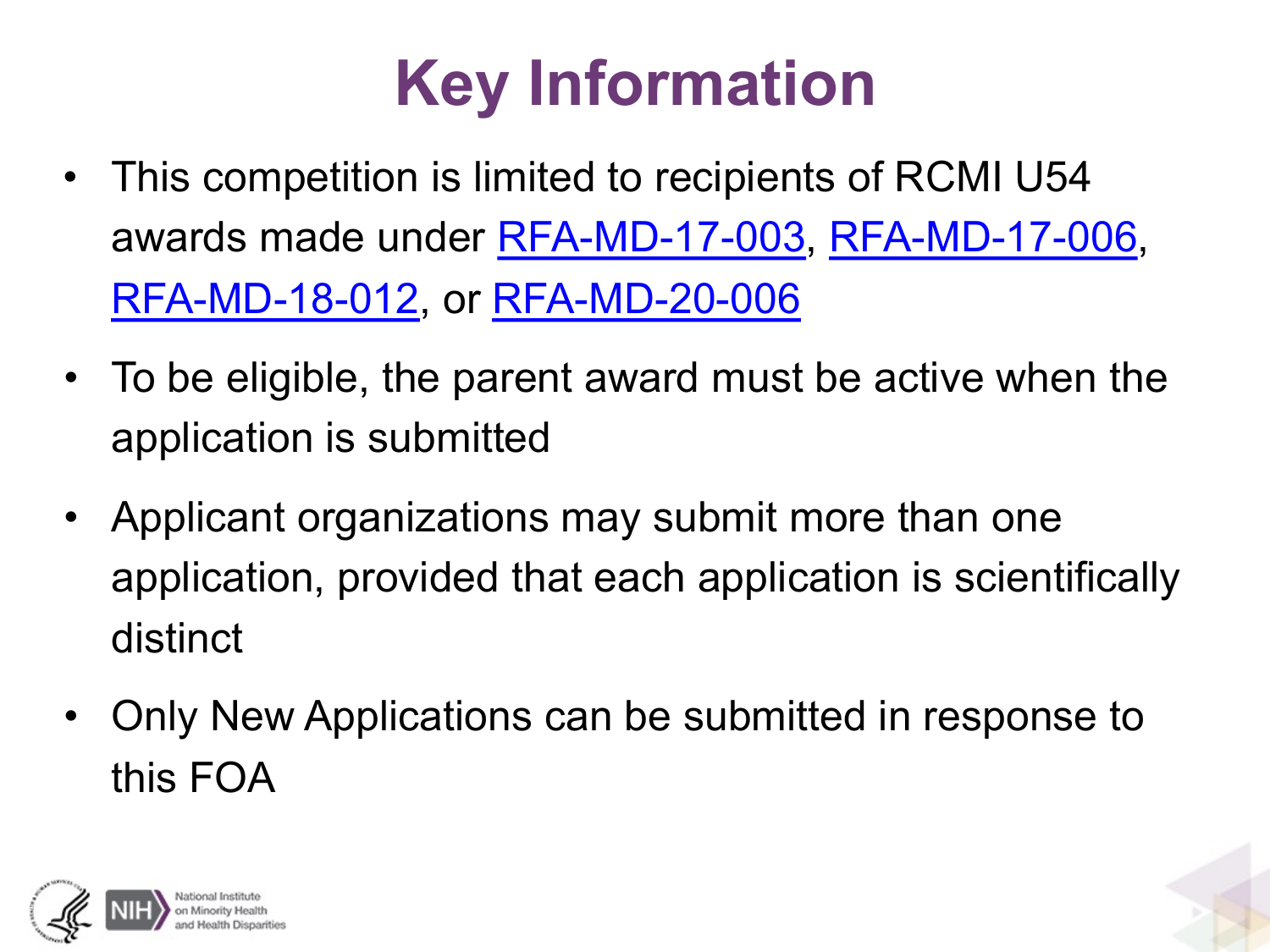## **Application and Submission Information**

#### **Letter of Intent (LOI)**

- • A LOI is not required, is not binding, and does not enter into the review of a subsequent application. The information it contains helps NIMHD staff estimate potential review workload and plan the review meeting.
- $\triangleright$  To submit a LOI, prospective applicants are asked to include:
	- Descriptive title of proposed activity
	- • Name(s), address(es), and telephone number(s) of the PD(s)/PI(s)
	- Names of other key personnel
	- Participating institution(s)
	- Number and title of this funding opportunity
	- $\checkmark$  See FOA Part 2, Section IV.2 for instructions on submitting LOI

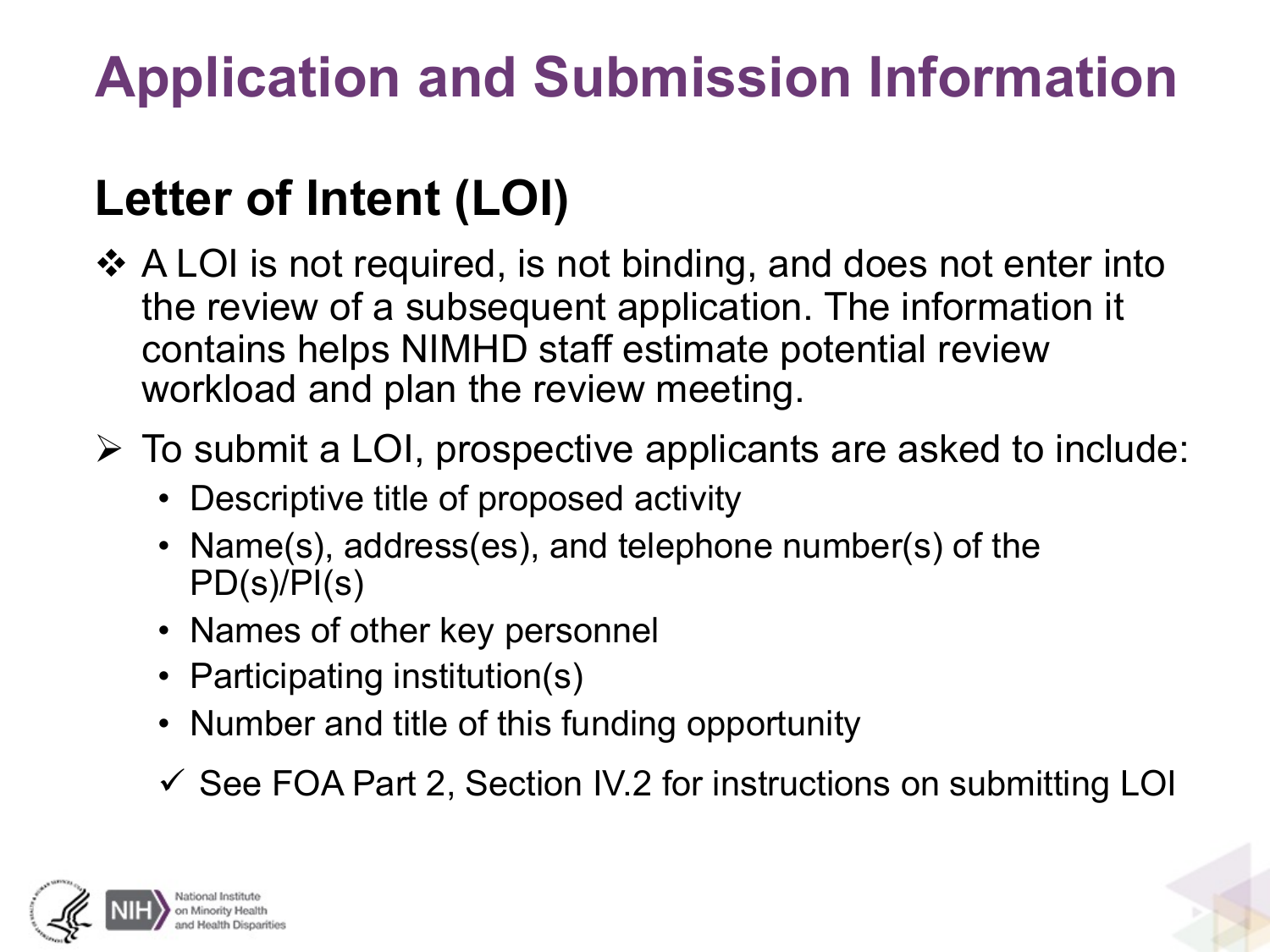## **UG3/UH3 Application Components**

#### **R&R Budget**

- • All instructions in the SF424 (R&R) Application Guide must be followed.
- • For the initial UG3/UH3 application, a complete detailed budget is required for both the UG3 phase and the UH3 phase.
- • The applicant should estimate the costs for the UH3 implementation phase based on the scope of work described in the application for the UH3 phase
- Budget justifications must be included

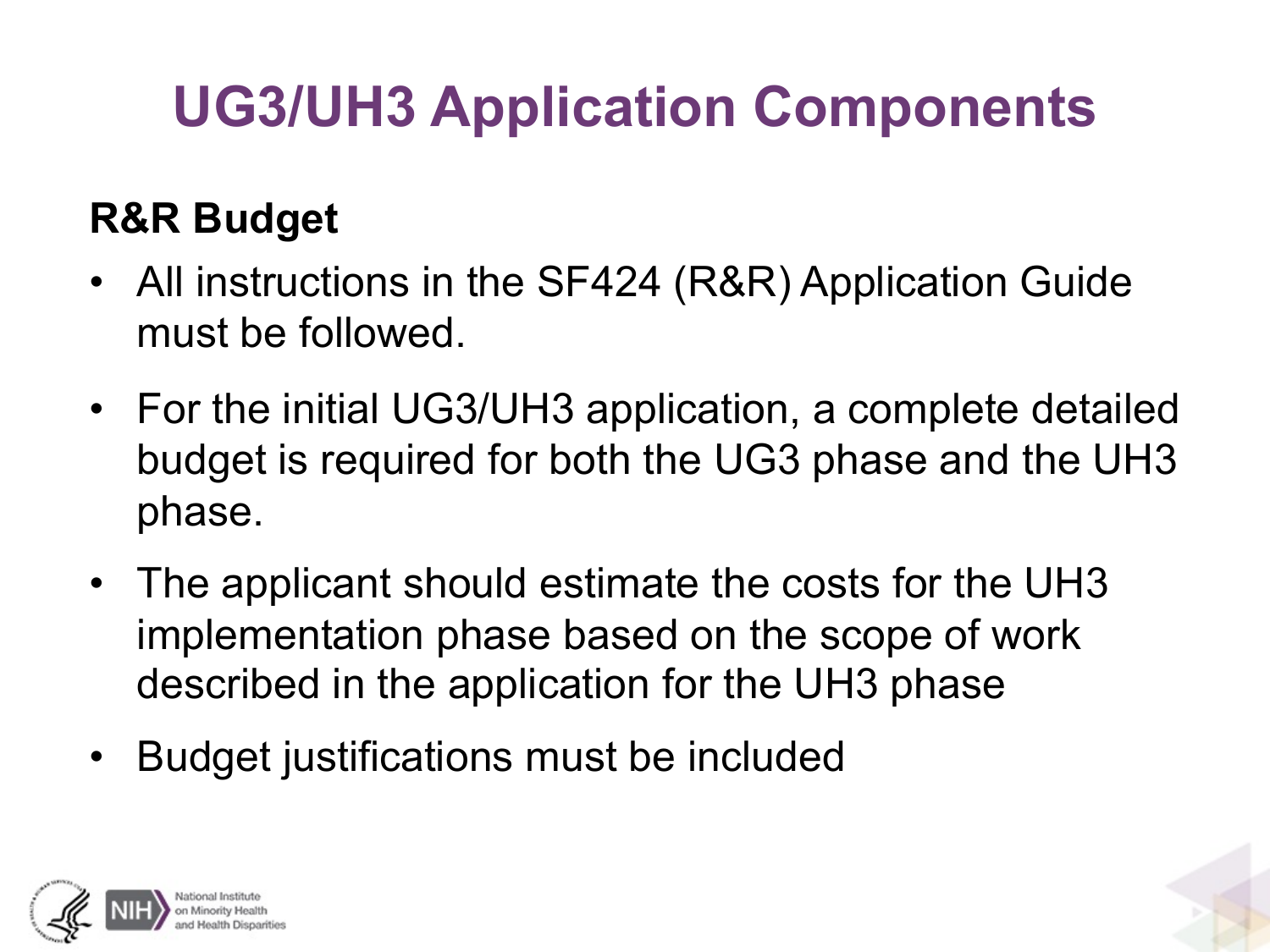- $\triangleright$  List separate specific aims for each phase and clearly label them as UG3 specific aims and UH3 specific aims
- $\triangleright$  Within the Research Strategy, describe the UG3 Phase first and then the UH3 Phase.
	- • No need to repeat background info or methods details in the UH3 portion that were provided in the UG3 portion
	- • UH3 Phase must be described in sufficient detail to permit reviewers to assess the significance and innovation of the proposed work
- $\triangleright$  Describe the organizational plan and management structure for providing leadership and administrative support.
	- Delineate roles and responsibilities
	- Propose the formation of a Patient/Community Advisory Board

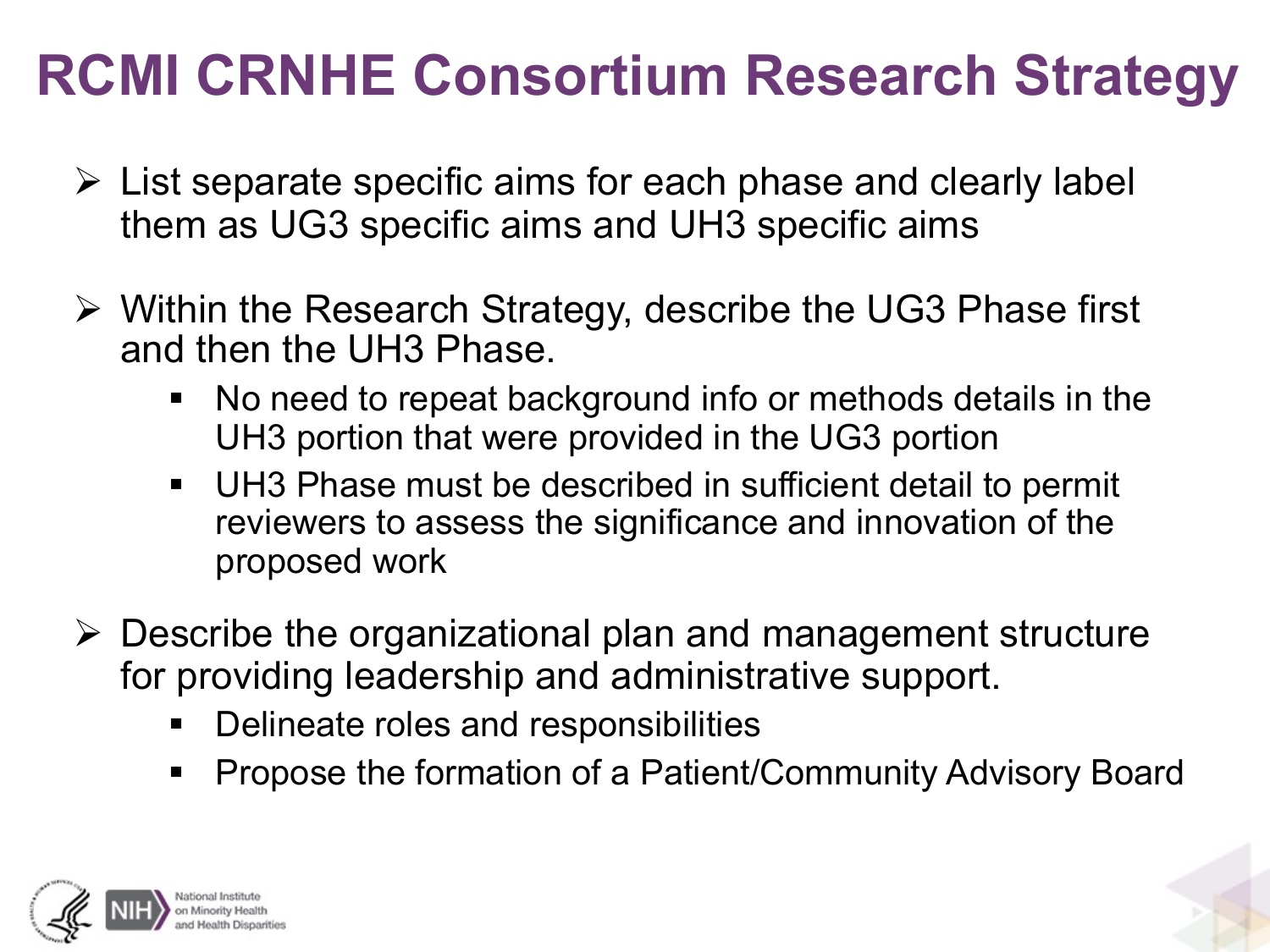- $\triangleright$  For the two pilot studies in Phase 2, describe plans to:
	- Solicit, review, and select pilot projects
	- Build capacity and infrastructure support
	- Enable primary care clinicians to participate in research
	- Work with the CC to implement data management practices
- $\triangleright$  Describe methods and design activities to support the pilot projects and collaboration with the CC
- $\triangleright$  Describe the approach to:
	- Develop collaborative agreements
	- • Identify capacity needs within each participating practice and health care system
- $\triangleright$  Describe strategies to:
	- Inform research questions, recruit practices, implement studies
	- • Disseminate practices and products developed through consortium studies

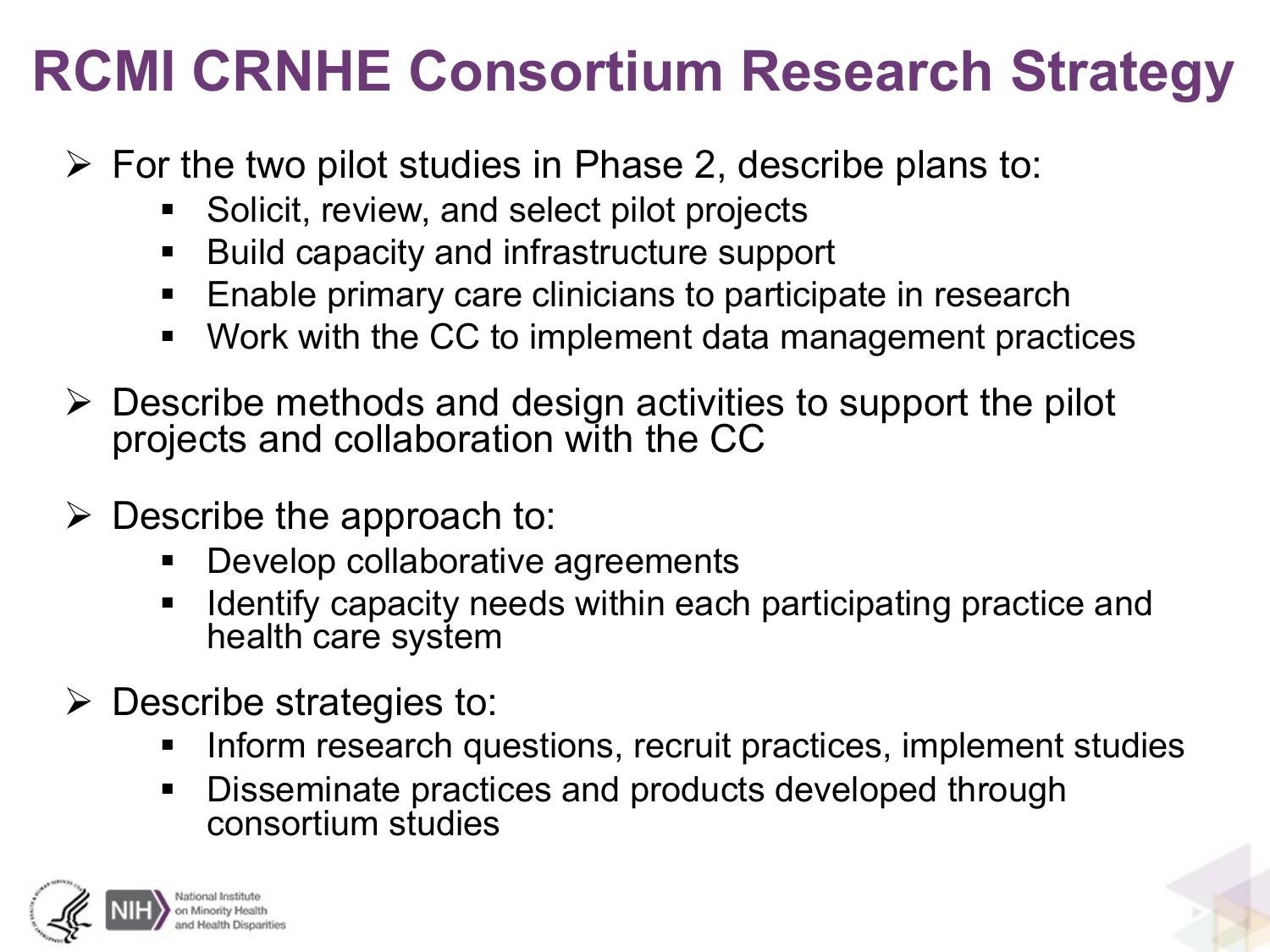- $\triangleright$  For each practice and health care system identified as a potential member of the consortium, provide data about:
	- $\checkmark$  Geographic service areas
	- race/ethnicity, age distribution, and insurance status  $\checkmark$  Key demographic characteristics of patients including
	- $\checkmark$  Characteristics of practice settings (e.g., in-hospital, ambulatory)
	- $\checkmark$  Demographic characteristics including race/ethnicity and gender of the clinicians providing care (MDs/DOs, PAs, or NPs)
- $\triangleright$  Describe the approach the consortium will take to develop a disease-agnostic research agenda that can include:
	- $\triangleright$  Observational studies, pragmatic clinical trials, efficacy trials, translational research, comparative effectiveness, and implementation science
	- $\triangleright$  Development and testing of feasible, scalable, and sustainable interventions and service delivery strategies that will ultimately improve health and health care services for populations that experience health disparities

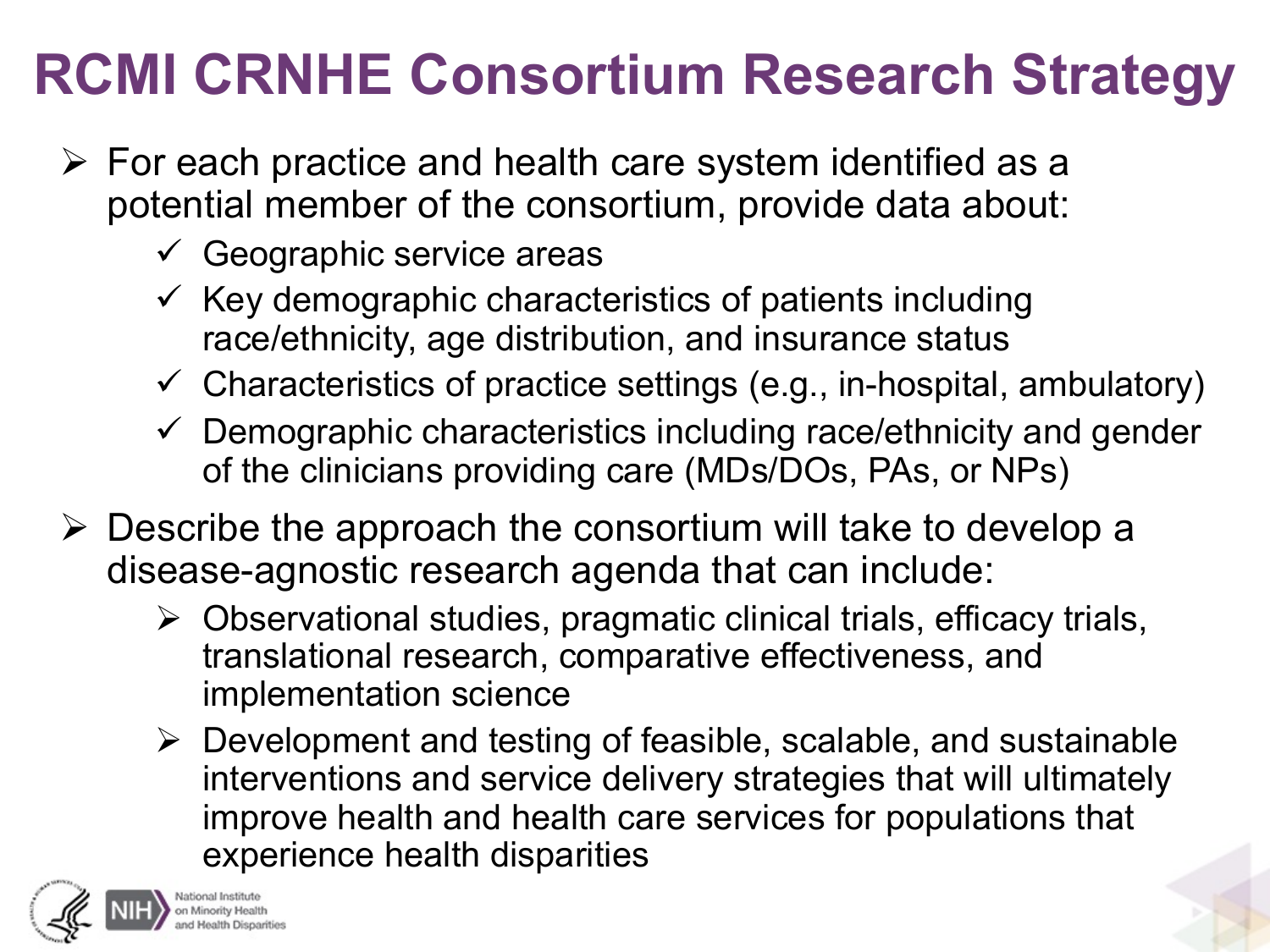- • Describe activities designed to establish long-term relationships with communities and community organizations, including:
	- $\checkmark$  Tribal governments and agencies, grassroots organizations, public health departments, and community and faith-based organizations
- $\triangleright$  Projects should include well-defined milestones for the planning phase (UG3) and annual milestones for the implementation phase (UH3)
- $\triangleright$  Transition from the UG3 to the UH3 phase is contingent upon the successful completion of proposed milestones

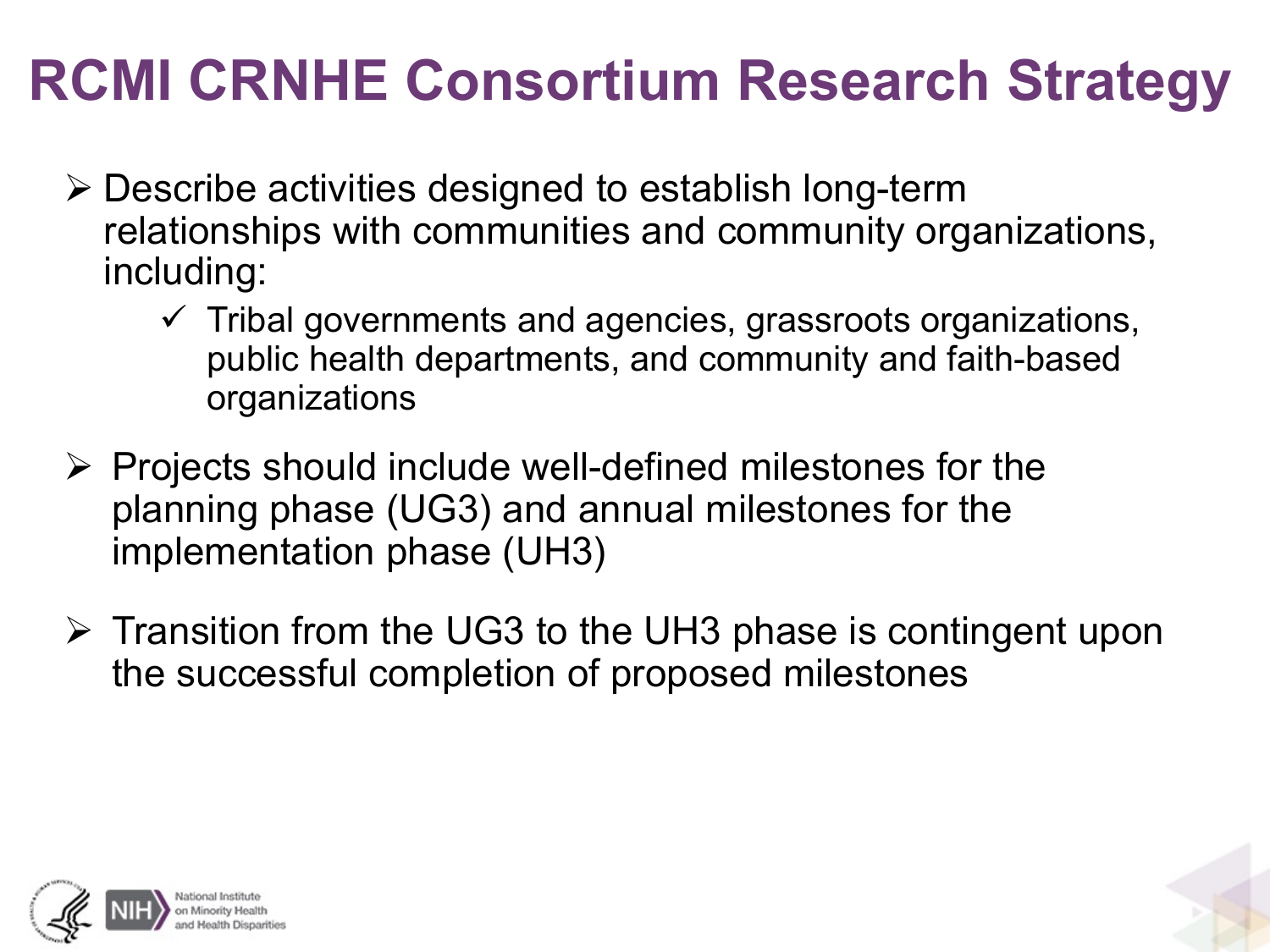### **RCMI CRNHE Consortium Letters of Support**

- $\triangleright$  Applicants must provide letter(s) from practices that are potential members of the consortium
- $\triangleright$  Indicate the commitment of the practice(s) to
	- Participate in the RCMI CRNHE program
	- The RCMI CRNHE Consortium goals
- $\triangleright$  Specify any institutional support, e.g., financial support, dedicated space, salary support for professional or administrative staff, interface with other centers and initiatives
- $\triangleright$  Inclusion of Letters of Support in the application should adhere to the SF424 instructions and be combined into a single file attachment. The Letters of Support attachment should begin with a table of letter authors, their institutions, and the type of each letter (institutional commitment or resources; collaboration or role in the project; potential or current user of a resource or service provided in the application).

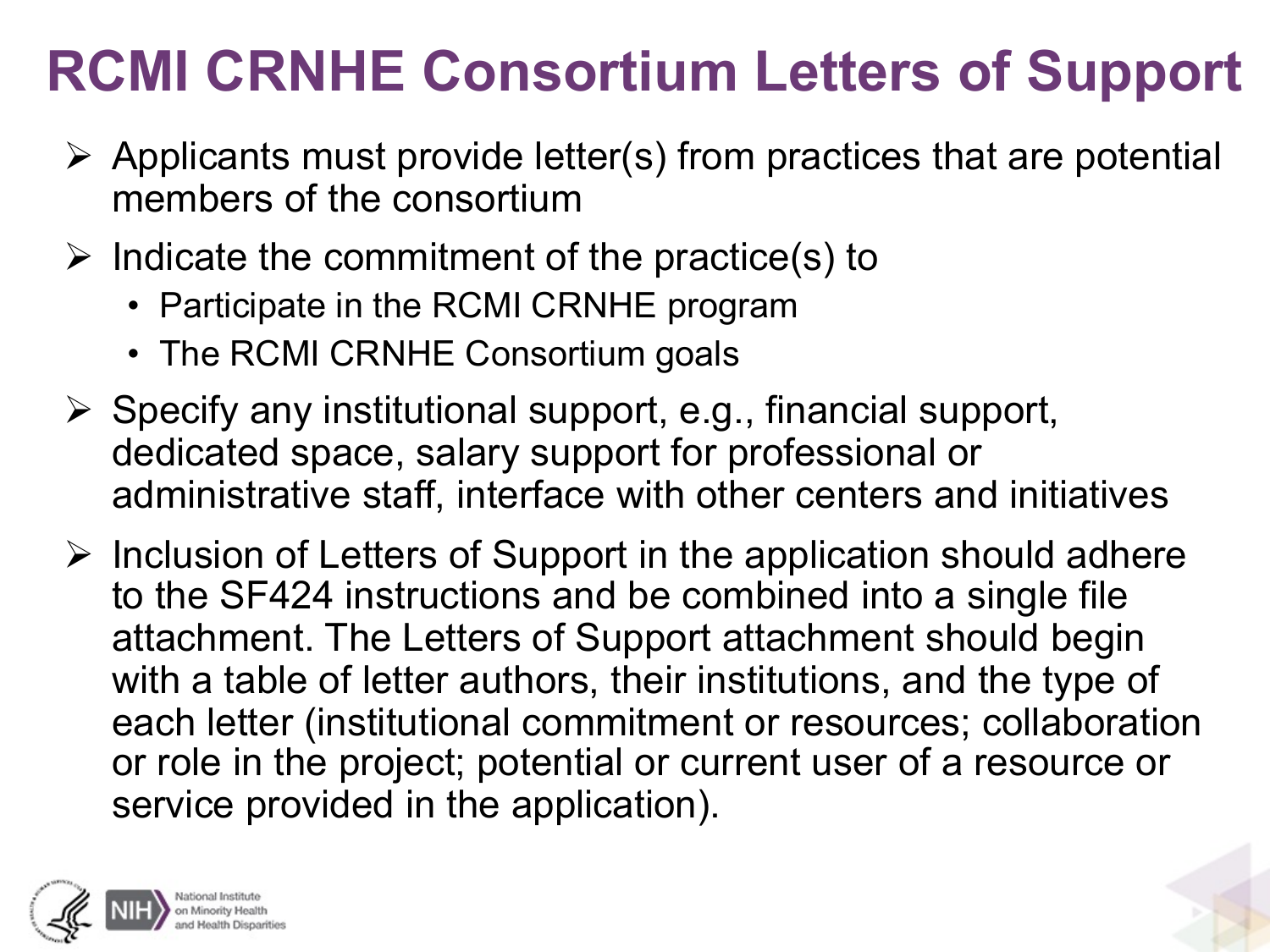# **Award Information**

- • NIMHD intends to commit \$3.0 million in FY 2022 to fund two awards
- $\triangleright$  Application budgets are limited to \$1.0 million in direct costs annually
- $\triangleright$  Applicants may request no more than 5 years of support; the scope of the proposed project should determine the project period



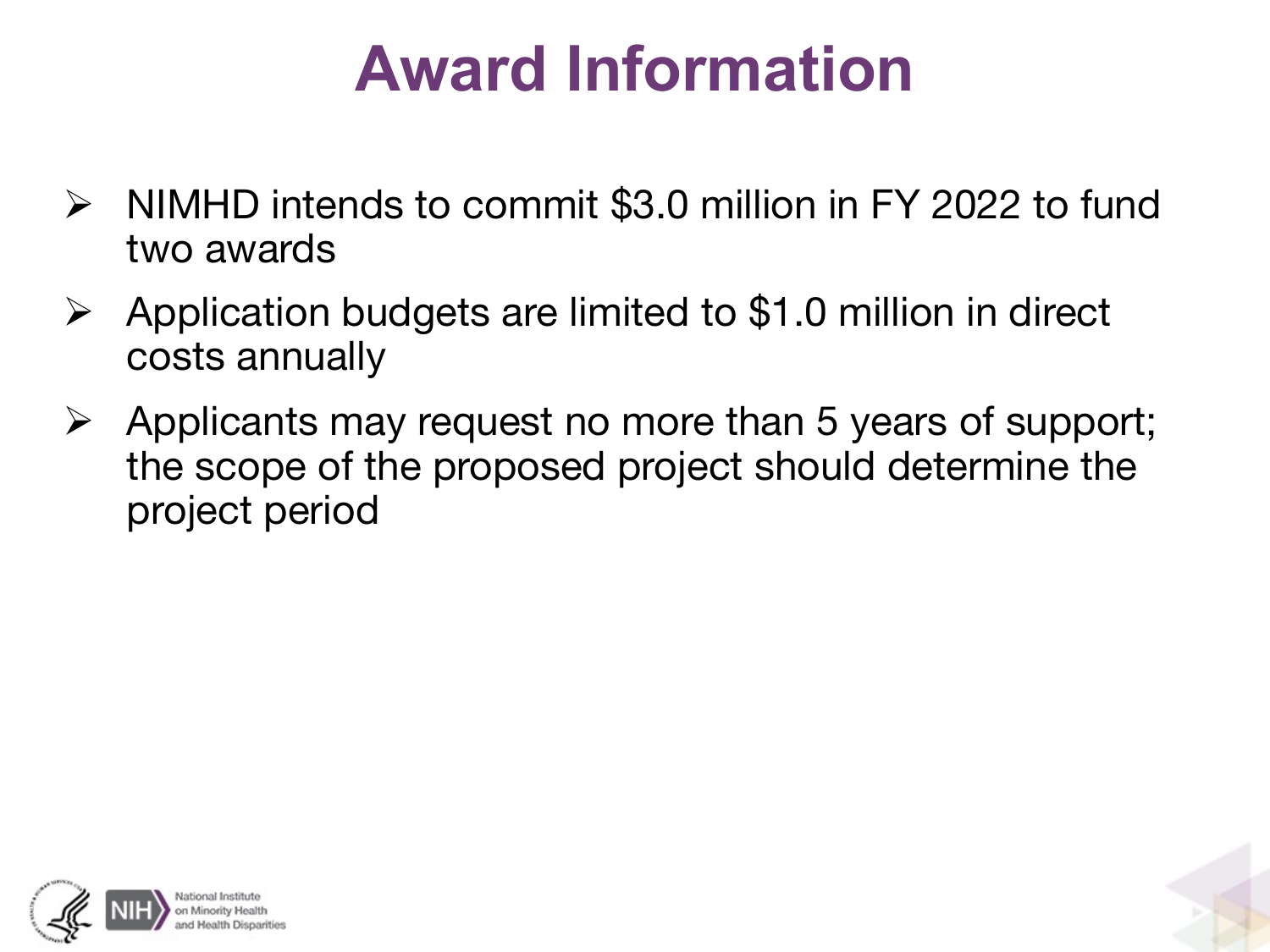# **Peer Review of Applications Part III:**



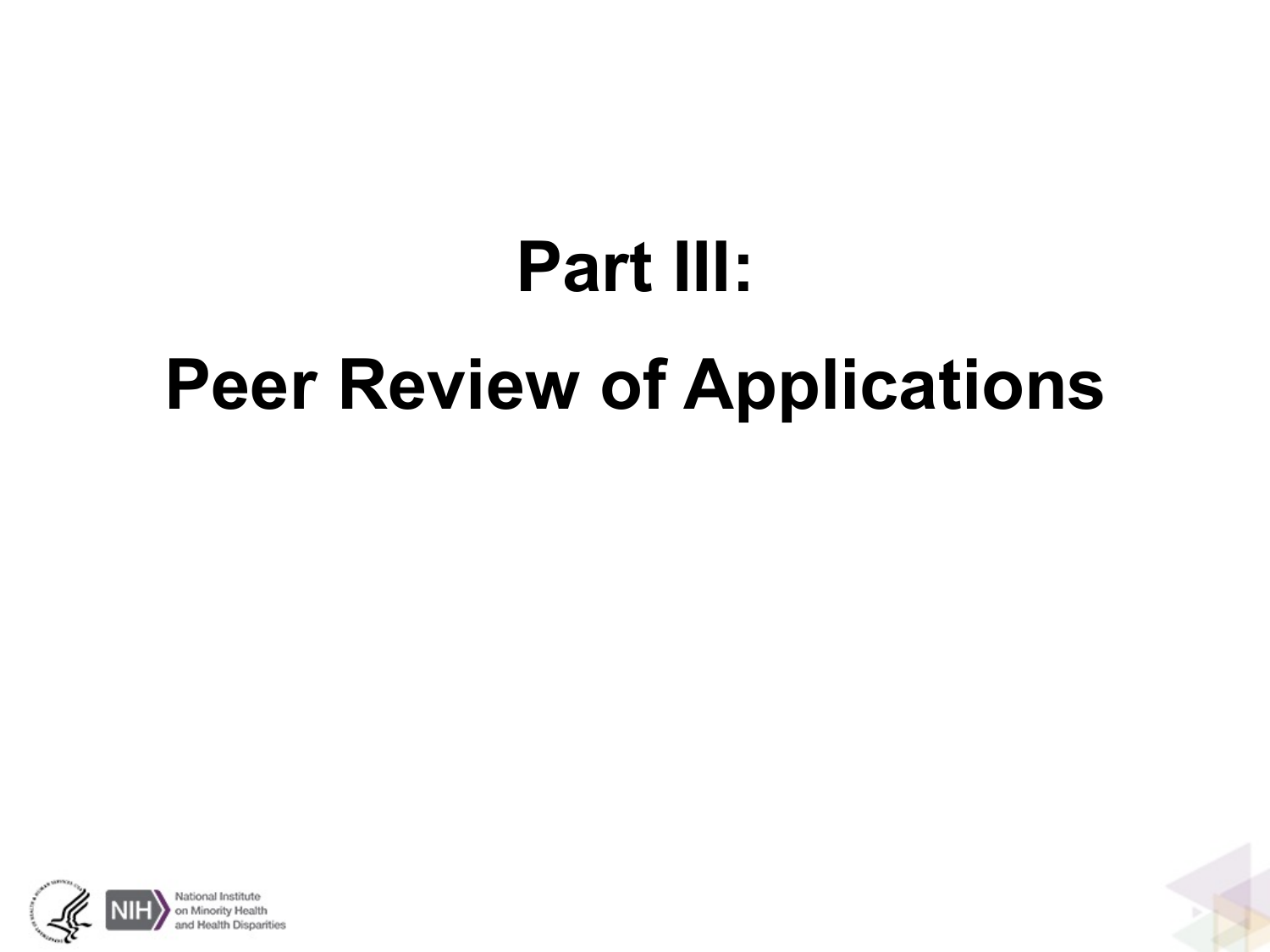# **UG3/UH3 Program Peer Review**

- • Applications will be assessed for **completeness** by the Center for Scientific Review (**CSR**);
- • NIMHD **program staff** will assess the applications for **responsiveness** based on the eligibility criteria in the RFA; and
- • NIMHD scientific Review Officer (**SRO**) will assemble a panel of experts from the extramural community to **peer review** the applications.

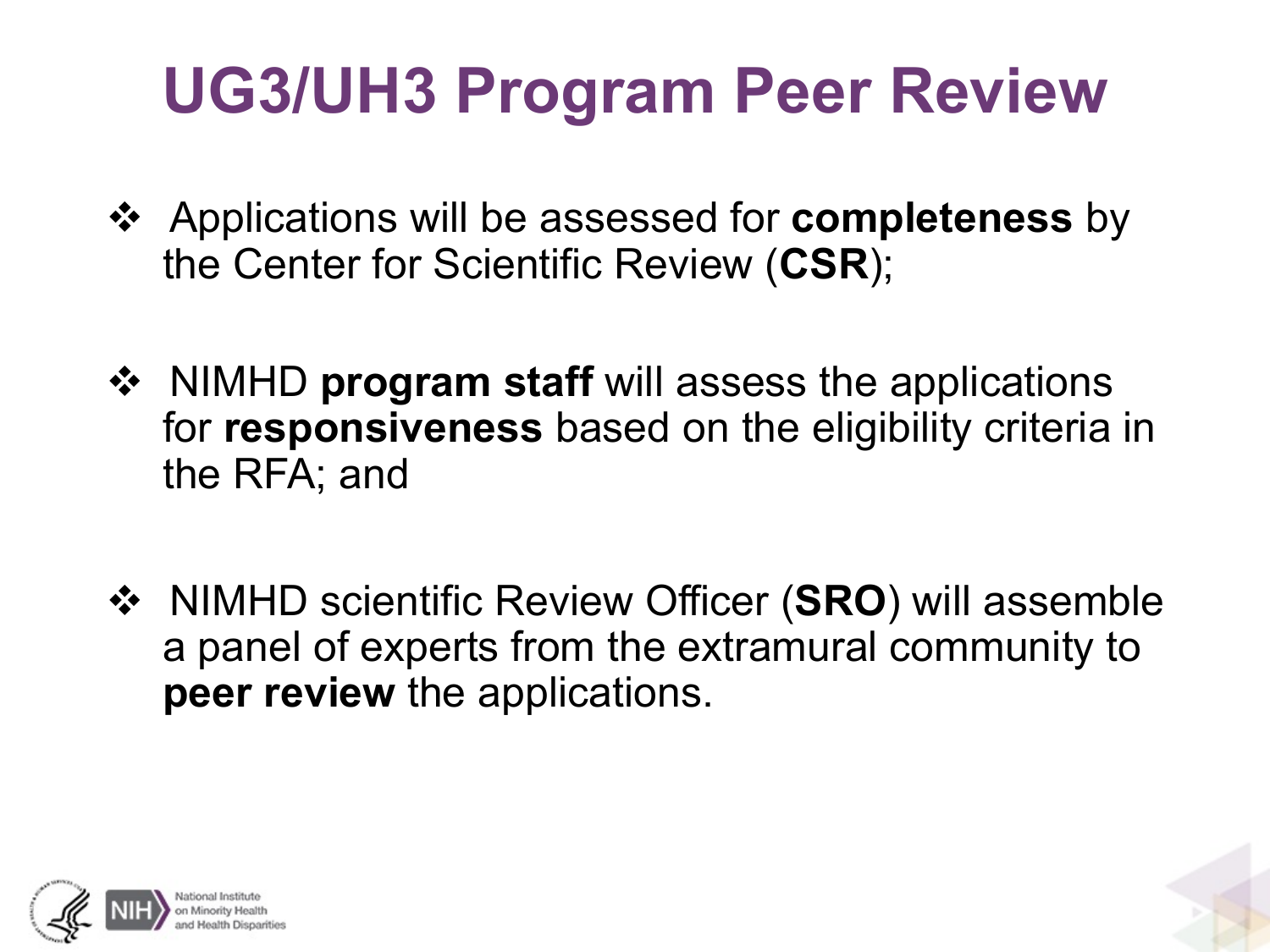# **Preparations for Peer Review**

#### ◆ RFA Specific Characteristics & Review Criteria

- Overall program goals
- Mechanism characteristics specific to this RFA
- • Review Criteria: Specific to this RFA in Section V
	- • Additional Review Criteria/Considerations (e.g. Human Subjects/Budgets, etc.)
- ❖ Administrative Review of Applications
	- • **RFA requirements**: whether the applications are **complete** as required by the RFA and have the appropriate sections to be able to be reviewed?
	- • Which **personnel** are involved in each application and their institution affiliation?
	- The **specific aims** stated in each application and **expertise** needed.

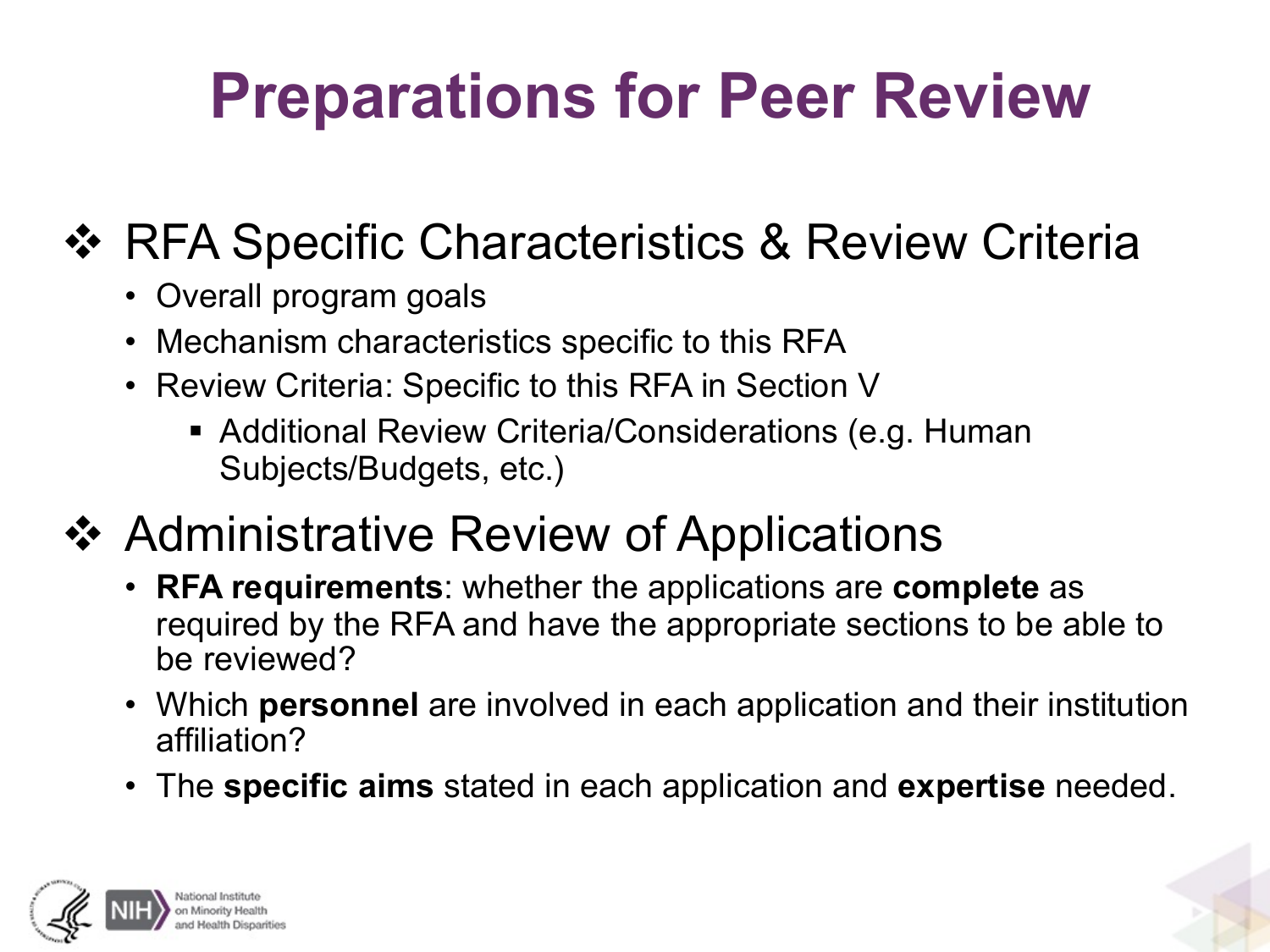# **SEP Reviewer Selection**

- **❖ Scientific Expertise** 
	- As defined in RFA
	- Collective content of the applications
- **❖ Attention to Conflict of Interest**
- • Diverse representation of opinion:
	- gender
	- demographics
	- geography

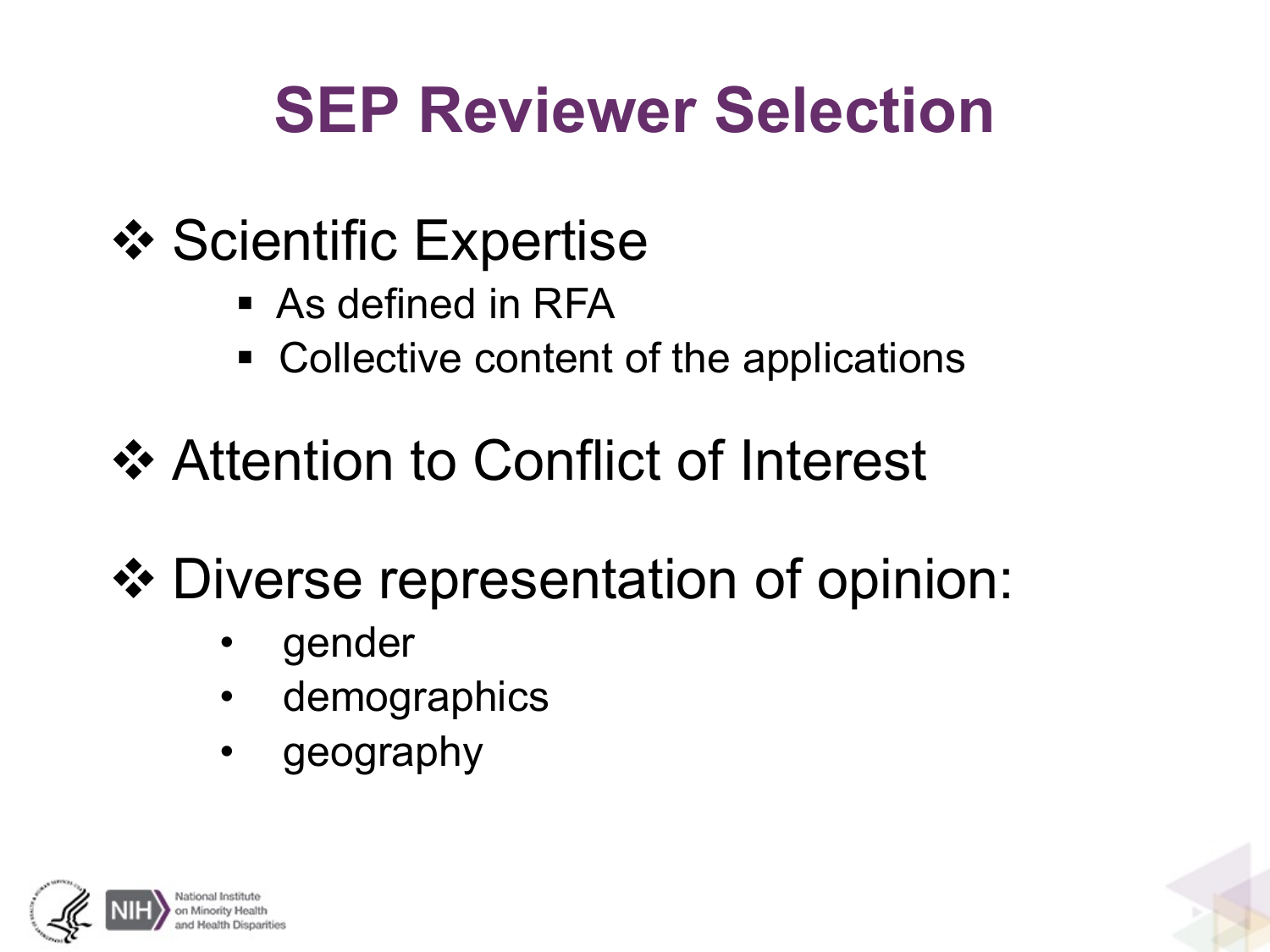## **Review Process**

- • Pre-Meeting: Reviewers submit the **written opinions/critiques**
- ◆ During Meeting: Reviewers discuss the applications and vote for **overall impact/final scores**
- • After meeting: SRO write the **resume** and finalize the summary statements

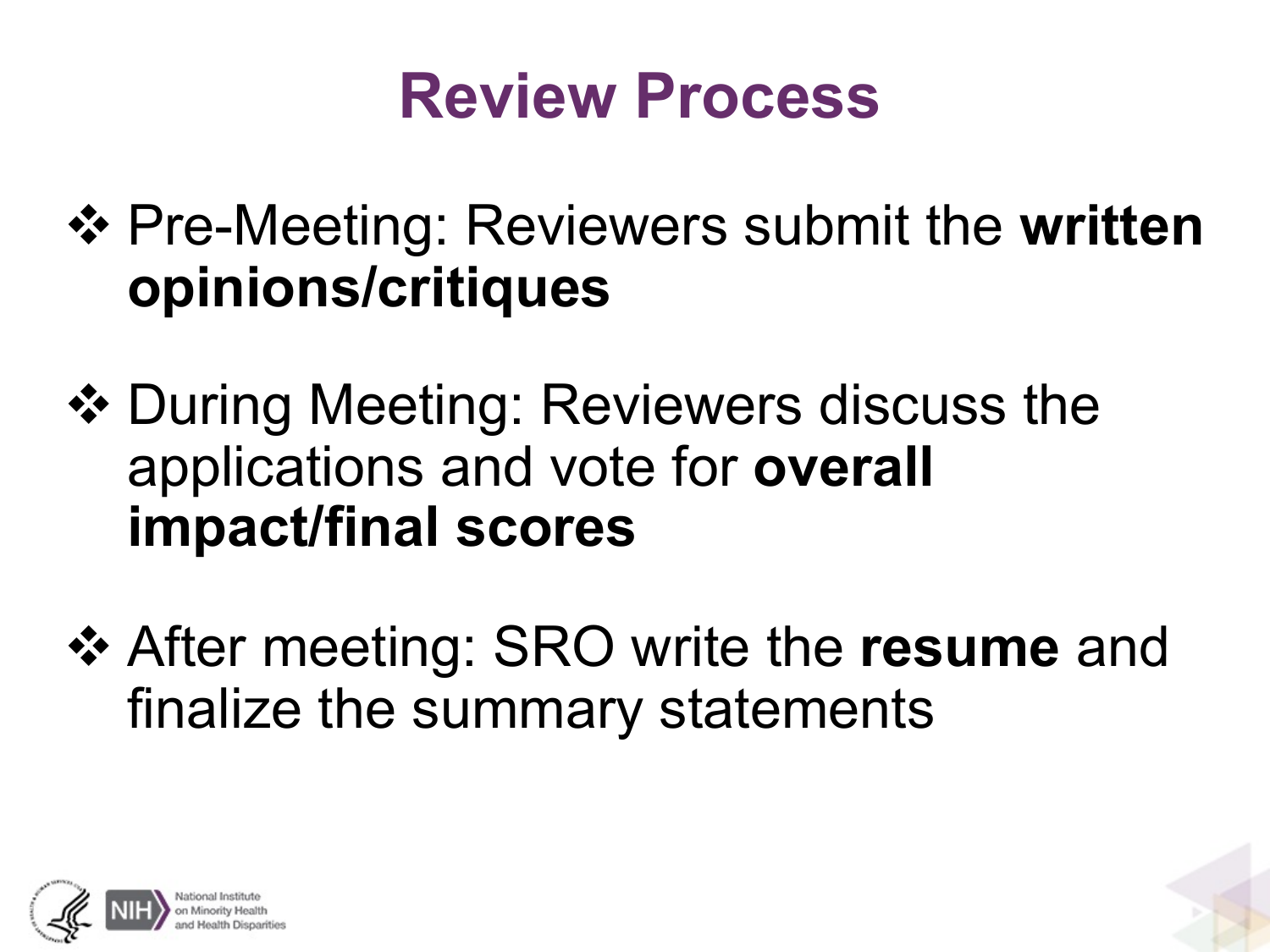#### **Peer Review Criteria**

 $\triangleright$  Only the review criteria described below will be considered in the review process. Applications submitted to the NIH in support of the NIH mission are evaluated for scientific and technical merit through the NIH peer review system.

#### **Overall Impact**

 o Reflects the likelihood for Project to exert a sustained, powerful influence on the research field(s).

#### **5-Scored Review Criteria**

oSignificance  $\circ$  Investigator(s)  $\circ$  Innovation oApproach oEnvironment



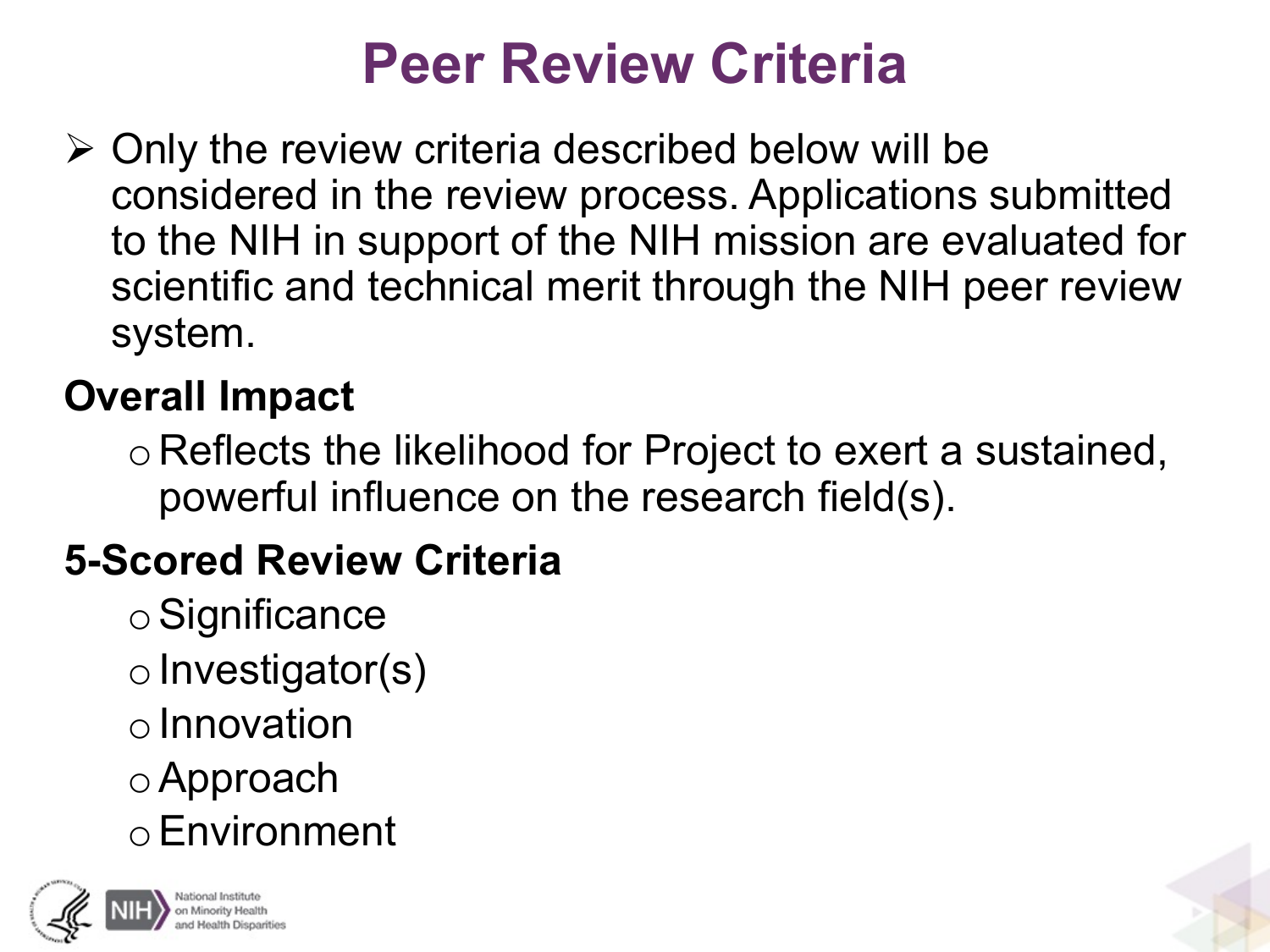# **Additional Review Criteria**

 **(included in the determination of the overall score)** 

- clinical trial on the electronic cover sheet) • Study Timeline (Specific to applications designated
- Protection for Human Subjects
- • Inclusion of Women, Minorities, and Individuals Across the Lifespan
- Vertebrate Animals
- Biohazards



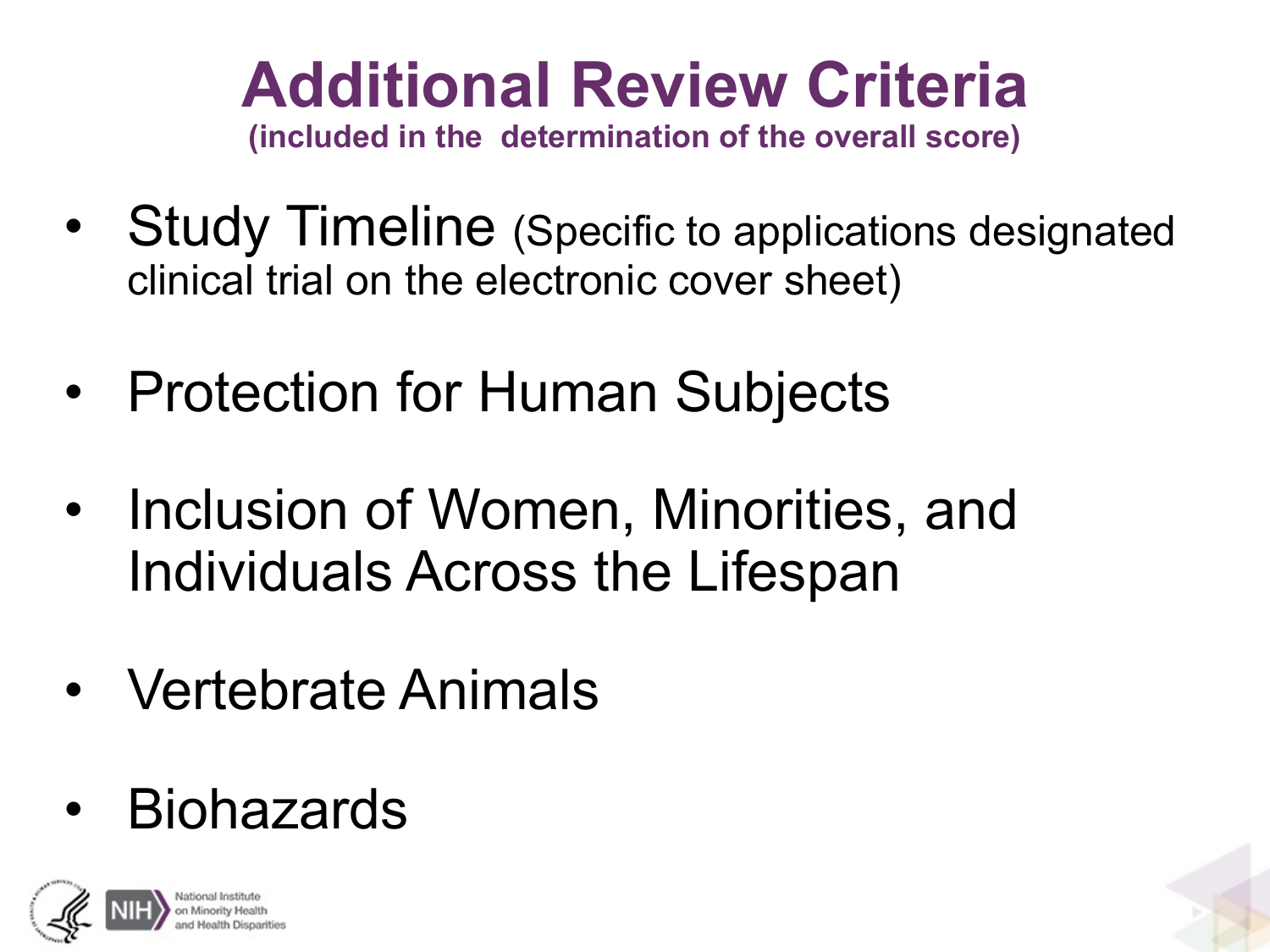## **Additional Review Considerations**

**(criteria not included in the determination of the overall score)** 

- Select Agent Research
- Resource Sharing Plans
- • Authentication of Key Biological and/or Chemical Resources <https://grants.nih.gov/policy/reproducibility/guidance.htm>
- Budget and Period of Support

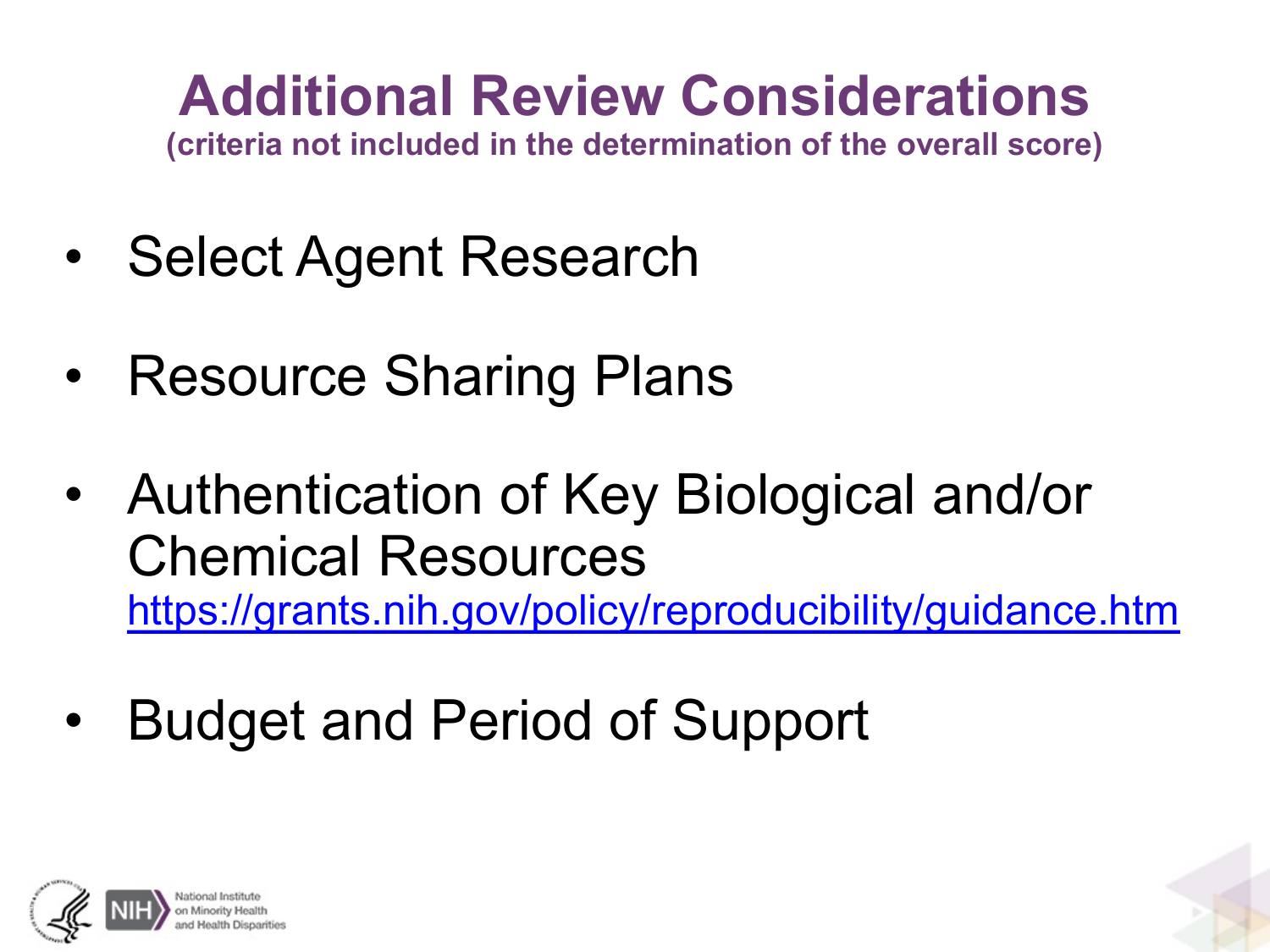# **Award Budget**

- ◆ [UG3](https://grants.nih.gov/grants/funding/ac_search_results.htm?text_curr=ug3&Search.x=0&Search.y=0&Search_Type=Activity)[/UH3](https://grants.nih.gov/grants/funding/ac_search_results.htm?text_curr=uh3&Search.x=0&Search.y=0&Search_Type=Activity) Exploratory/Developmental Phased Award Cooperative Agreement involves 2 phases:
	- • UG3 phase is to provide funding for up to 2 years,
	- • UH3 phase is to provide funding up to 3 additional years
- • Budgets limited to \$1,000,000 in direct costs per year
- • NIMHD intends to commit \$3,000,000 in FY 2022 to fund 2 awards

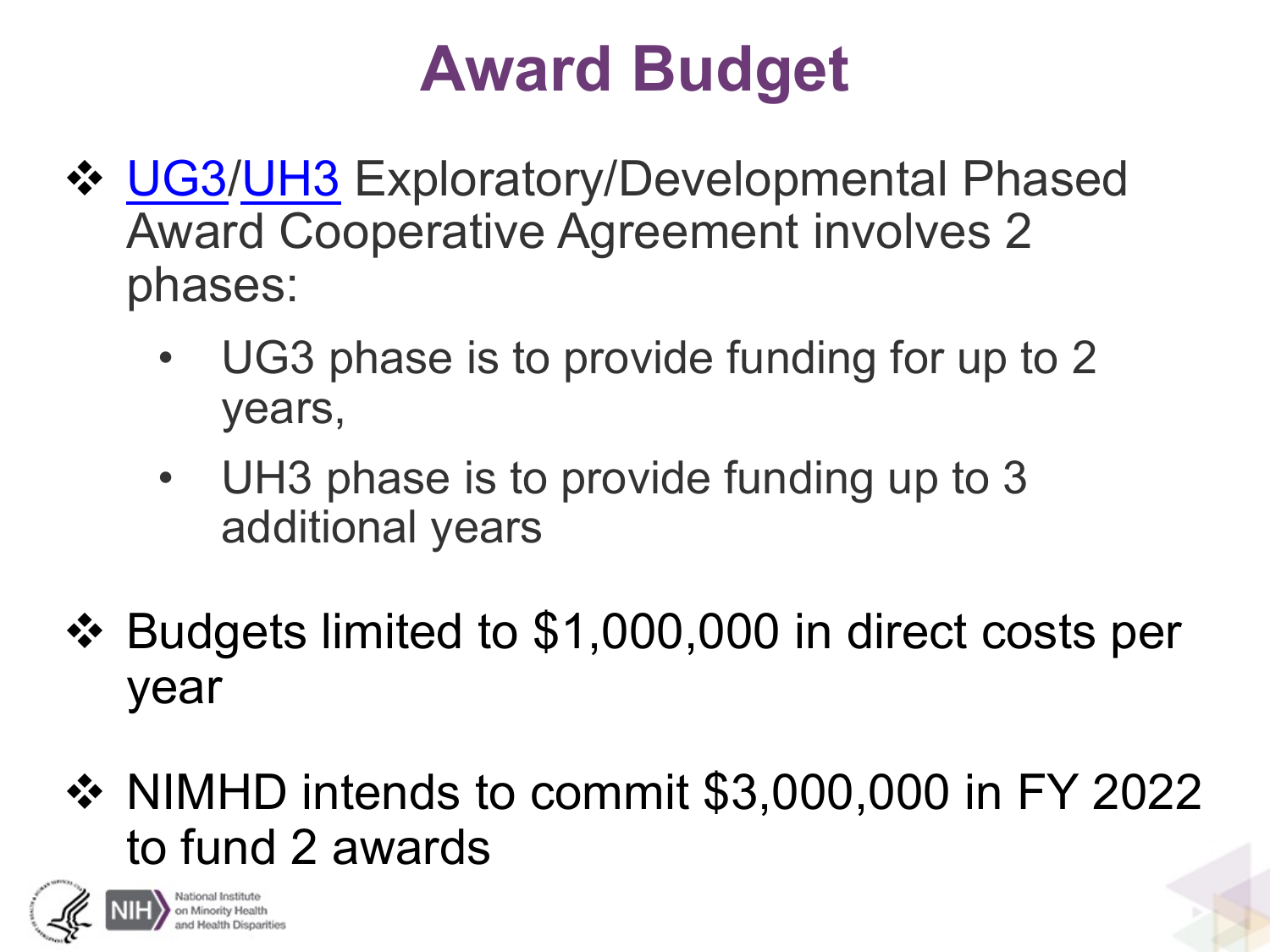## **UG3/UH3 Program Peer Review Meeting**

- • Some applications may be "streamlined" -- not discussed (ND)
	- Applications may undergo a selection process in which only those applications deemed to have the highest scientific and technical merit (generally the top half of applications under review) will be discussed and assigned an overall impact score.
- > Final Impact Score based on average of all voting reviewers multiplied by 10
	- Scores range from 10 (exceptional) to 90 (poor)
- $\triangleright$  A summary statement for all applications would be available approximately 30 days after the review meeting

#### • **Do not contact the members of the review panel!**

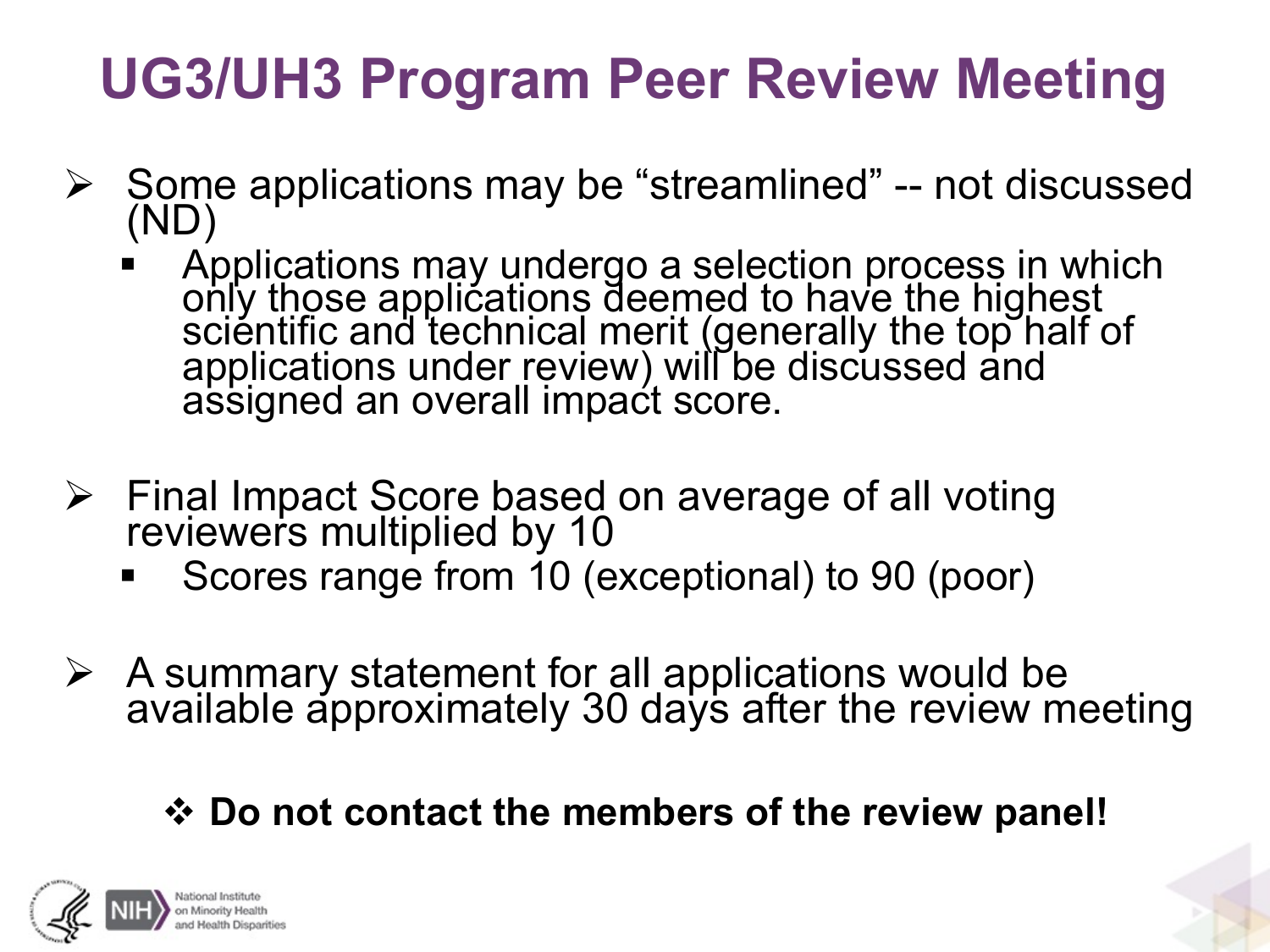# **Videos on Peer Review Topics**

 The Center for Scientific Review (CSR) has produced videos with an inside look at peer review for scientific and technical merit and with tips for preparing applications.

<https://public.csr.nih.gov/NewsAndPolicy/PeerReviewVideos>

#### **Resources for using eRA Commons**

**https://era.nih.gov/era-training/era- [videos.htm?q=era\\_training/era\\_videos.cfm#iar1](https://era.nih.gov/era-training/era-videos.htm?q=era_training/era_videos.cfm)** 

#### **Problems with Submission Processing**  Always contact eRA Service Desk.

<https://grants.nih.gov/support/index.html>

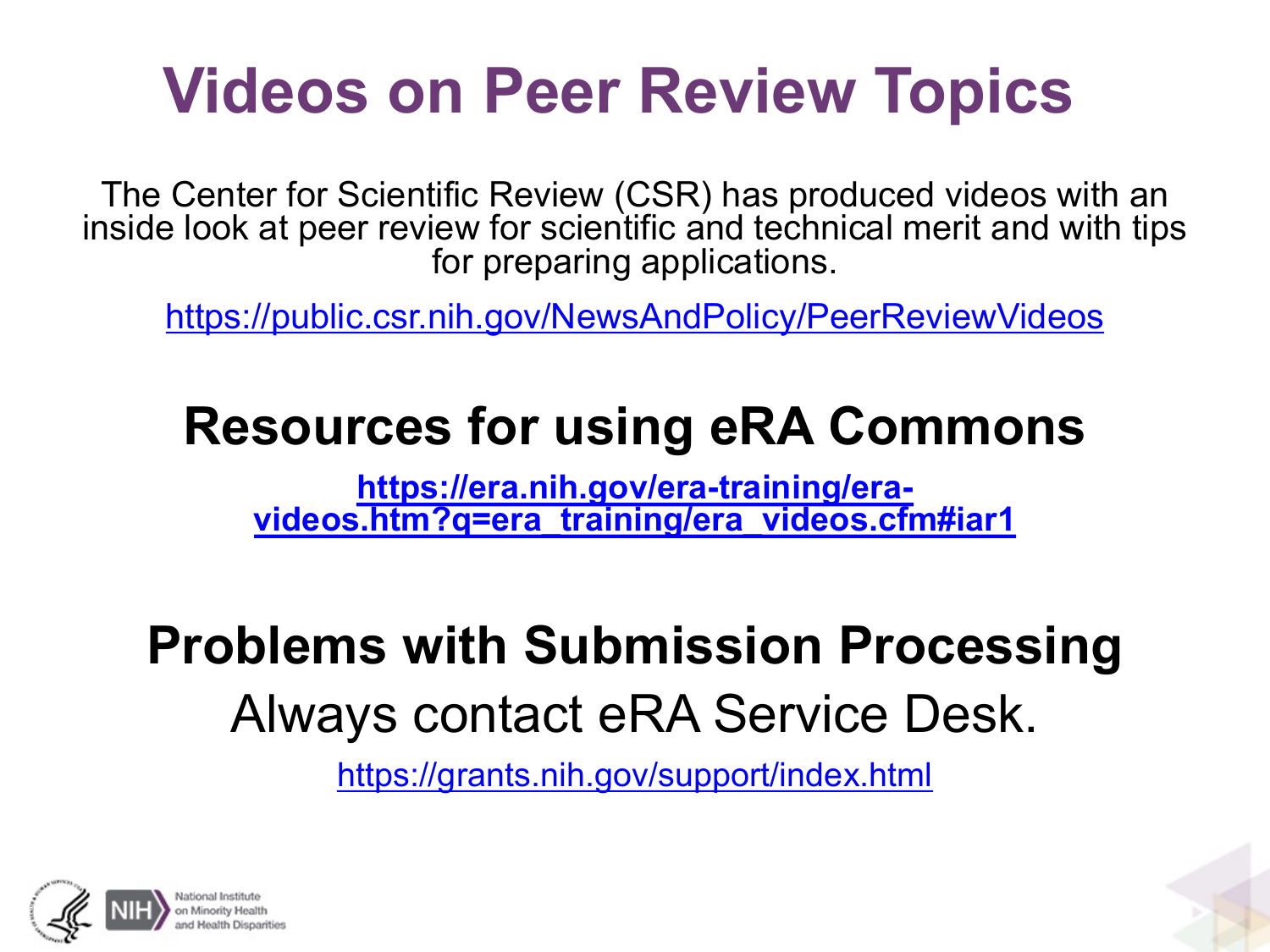# **In Doubt**

# Phone NIH

 Peer Review, Program, and Grant Administration Contacts are included on the last slide of this presentation and in the RFA.



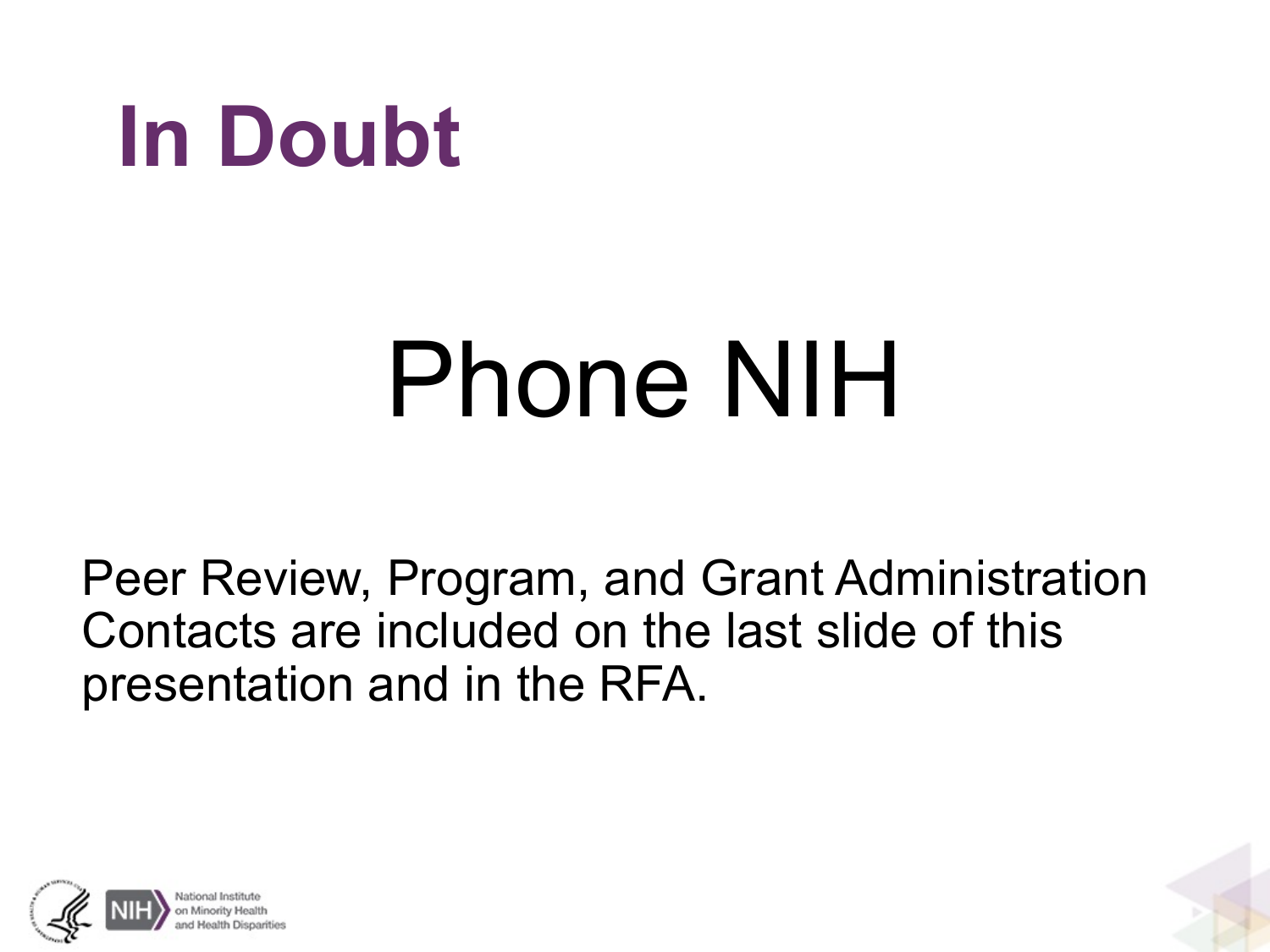# **Part IV:**

# **Timeline for Submission, Review, and Selection of Cooperative Agreements**



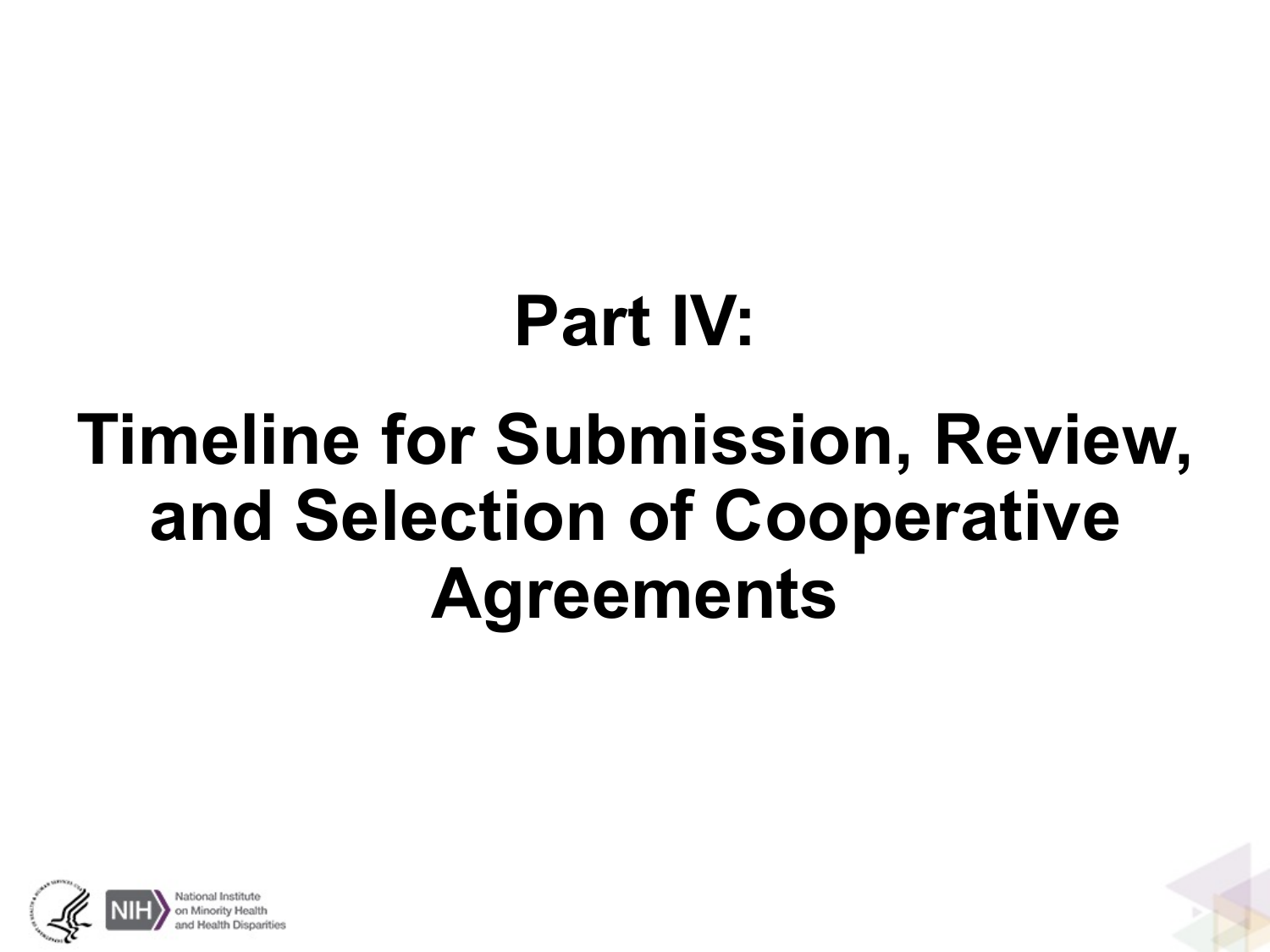# **Timeline**

- Letter of Intent Due Date: May 01, 2022
- Application Due Date: May 31, 2022
- Peer Review Meeting: July 2022
- Council Review: August 2022
- Earliest Start Date:

September 2022



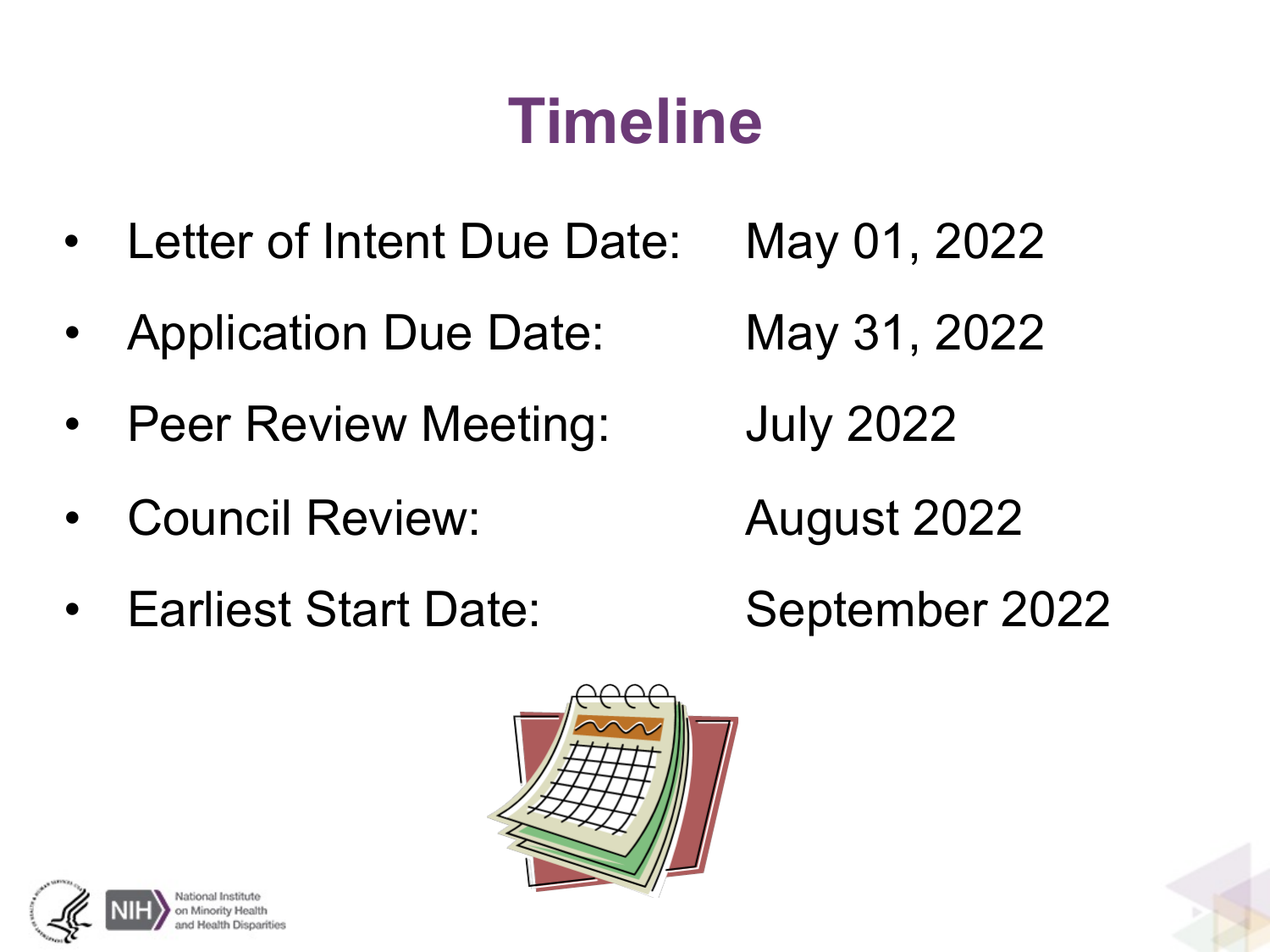#### **Participant Questions**